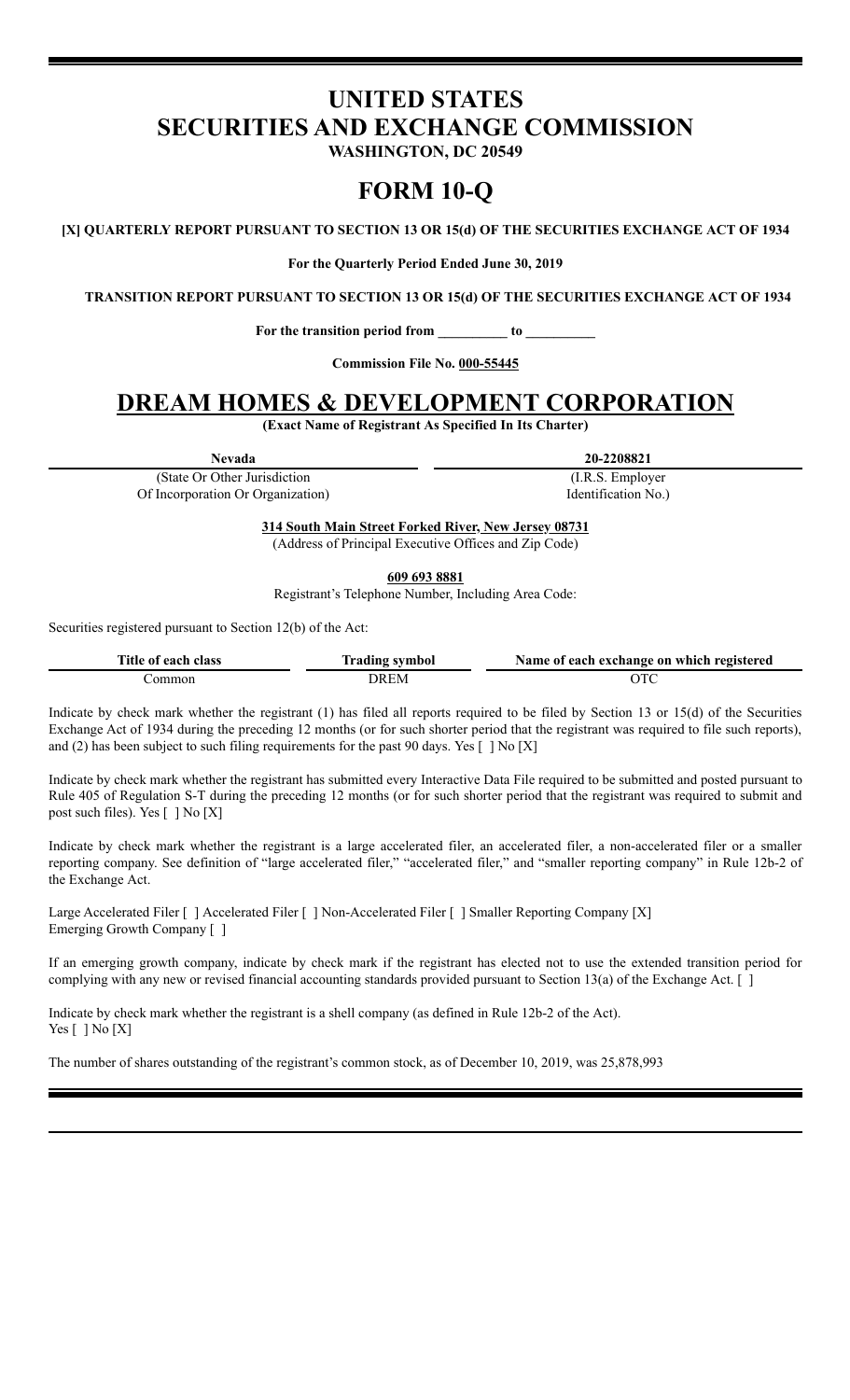#### **DREAM HOMES & DEVELOPMENT CORPORATION TABLE OF CONTENTS**

| <b>PART I. FINANCIAL INFORMATION</b>                                                      | $F-3$ |
|-------------------------------------------------------------------------------------------|-------|
| <b>ITEM 1. FINANCIAL STATEMENTS</b>                                                       | $F-3$ |
| <b>Consolidated Balance Sheet</b>                                                         | $F-4$ |
| <b>Consolidated Statements of Operations and Comprehensive Income (Loss)</b>              | $F-4$ |
| <b>Consolidated Statements of Cash Flow</b>                                               | $F-6$ |
| Notes to Consolidated Financial Statements                                                | $F-7$ |
| <u>ITEM 2. MANAGEMENT'S DISCUSSION AND ANALYSIS OF FINANCIAL CONDITION AND RESULTS OF</u> |       |
| <b>OPERATIONS</b>                                                                         | 3     |
| <b>ITEM 3. QUANTITATIVE AND QUALITATIVE DISCLOSURES ABOUT MARKET RISKS</b>                |       |
| <b>ITEM 4. CONTROLS AND PROCEDURES</b>                                                    | 8     |
|                                                                                           |       |
| <b>PART II. OTHER INFORMATION</b>                                                         | 8     |
| <b>ITEM 1. LEGAL PROCEEDINGS</b>                                                          | 8     |
| <b>ITEM 2. UNREGISTERED SALES OF EQUITY SECURITIES AND USE OF PROCEEDS</b>                | 8     |
| ITEM 3. DEFAULTS UPON SENIOR SECURITIES AND CONVERTIBLE NOTES                             | 8     |
| <b>ITEM 4. MINE SAFETY DISCLOSURES</b>                                                    | 8     |
| <b>ITEM 5. OTHER INFORMATION</b>                                                          | 8     |
| <b>ITEM 6. EXHIBITS</b>                                                                   | 8     |
| <b>SIGNATURES</b>                                                                         | 9     |
|                                                                                           |       |

2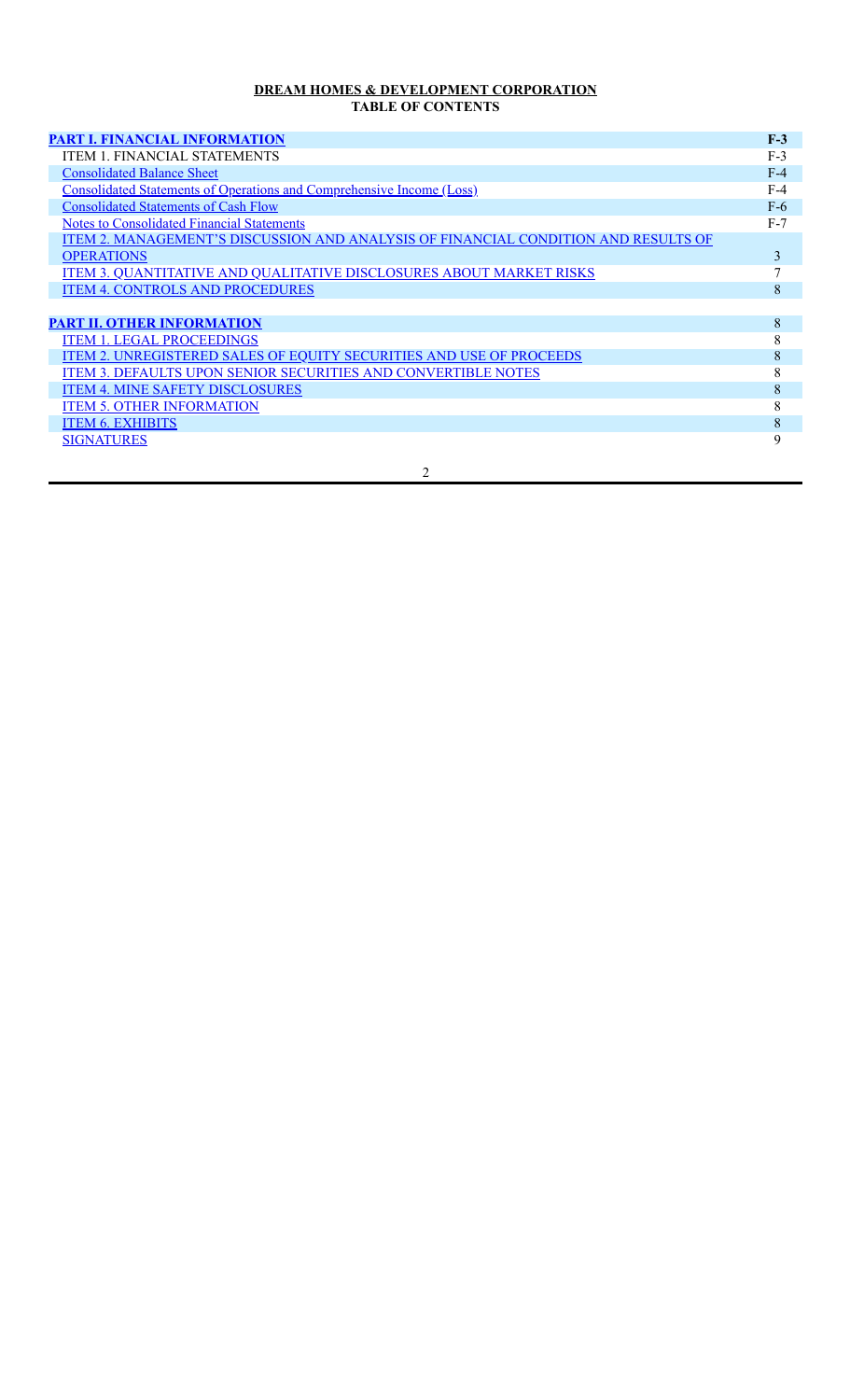# **PART 1 - FINANCIAL INFORMATION** DREAM HOMES & DEVELOPMENT CORPORATION

# **CONSOLIDATED BALANCE SHEETS**

<span id="page-2-1"></span><span id="page-2-0"></span>

|                                                                                                                                               |                           | June 30, 2019<br>Unaudited |    | December 31, 2018 |
|-----------------------------------------------------------------------------------------------------------------------------------------------|---------------------------|----------------------------|----|-------------------|
| <b>ASSETS</b>                                                                                                                                 |                           |                            |    |                   |
| <b>CURRENT ASSETS</b>                                                                                                                         |                           |                            |    |                   |
| Cash                                                                                                                                          | $\mathcal{S}$             | 219,104                    | \$ | 118,687           |
| Accounts receivable, net of allowance for doubtful accounts (\$29,838)                                                                        |                           | 337,401                    |    | 349,218           |
| Costs in excess of billings and estimated earnings                                                                                            |                           | 23,331                     |    | 105,847           |
| Total current assets                                                                                                                          |                           | 579,836                    |    | 573,752           |
| PROPERTY AND EQUIPMENT, net                                                                                                                   |                           | 26,807                     |    | 10,731            |
| <b>OTHER ASSETS</b>                                                                                                                           |                           |                            |    |                   |
| Security deposit                                                                                                                              |                           | 2,200                      |    | 2,200             |
| Accounts receivable, net of allowance for doubtful accounts (\$43,000)                                                                        |                           | 32,000                     |    | 32,000            |
| Deposits and costs coincident to acquisition of land for Development                                                                          |                           | 433,683                    |    | 360,967           |
| Total assets                                                                                                                                  | $\boldsymbol{\mathsf{S}}$ | 1,074,526                  | \$ | 979,650           |
| LIABILITIES AND STOCKHOLDERS' EQUITY                                                                                                          |                           |                            |    |                   |
| <b>CURRENT LIABILITIES</b>                                                                                                                    |                           |                            |    |                   |
| Accounts payable and accrued expenses                                                                                                         | \$                        | 388,782                    | \$ | 317,634           |
| Billings in excess of costs and estimated earnings                                                                                            |                           | 151,409                    |    | 254,208           |
| Accrued income taxes                                                                                                                          |                           | 47,151                     |    | 21,525            |
| Loans payable                                                                                                                                 |                           |                            |    | 20,000            |
| Loans payable to related parties                                                                                                              |                           | 25,352                     |    | 52,243            |
| Total current liabilities                                                                                                                     |                           | 612,694                    |    | 665,610           |
| STOCKHOLDERS' EQUITY                                                                                                                          |                           |                            |    |                   |
| Preferred stock; 5,000,000 shares authorized, \$.001 par value, as of June 30,<br>2019 and December 31, 2018, there are no shares outstanding |                           |                            |    |                   |
| Common stock; 70,000,000 shares authorized, \$.001 par value, as of June 30,                                                                  |                           |                            |    |                   |
| 2019 and December 31, 2018, there are 25,878,993 and 24,200,953 shares                                                                        |                           |                            |    |                   |
| outstanding, respectively; and 16,000 shares committed not yet issued at                                                                      |                           |                            |    |                   |
| December 31, 2018 respectively                                                                                                                |                           | 25,879                     |    | 24,201            |
| Additional paid-in capital                                                                                                                    |                           | 1,868,504                  |    | 1,671.988         |
| Accumulated deficit                                                                                                                           |                           | (1,432,551)                |    | (1,382,149)       |
| Total stockholders' equity                                                                                                                    |                           | 461,832                    |    | 314,040           |
|                                                                                                                                               |                           |                            |    |                   |
| Total liabilities and stockholders' equity                                                                                                    | $\boldsymbol{\mathsf{S}}$ | 1,074,526                  | \$ | 979,650           |

*The accompanying notes are an integral part of these financial statements*.

F-3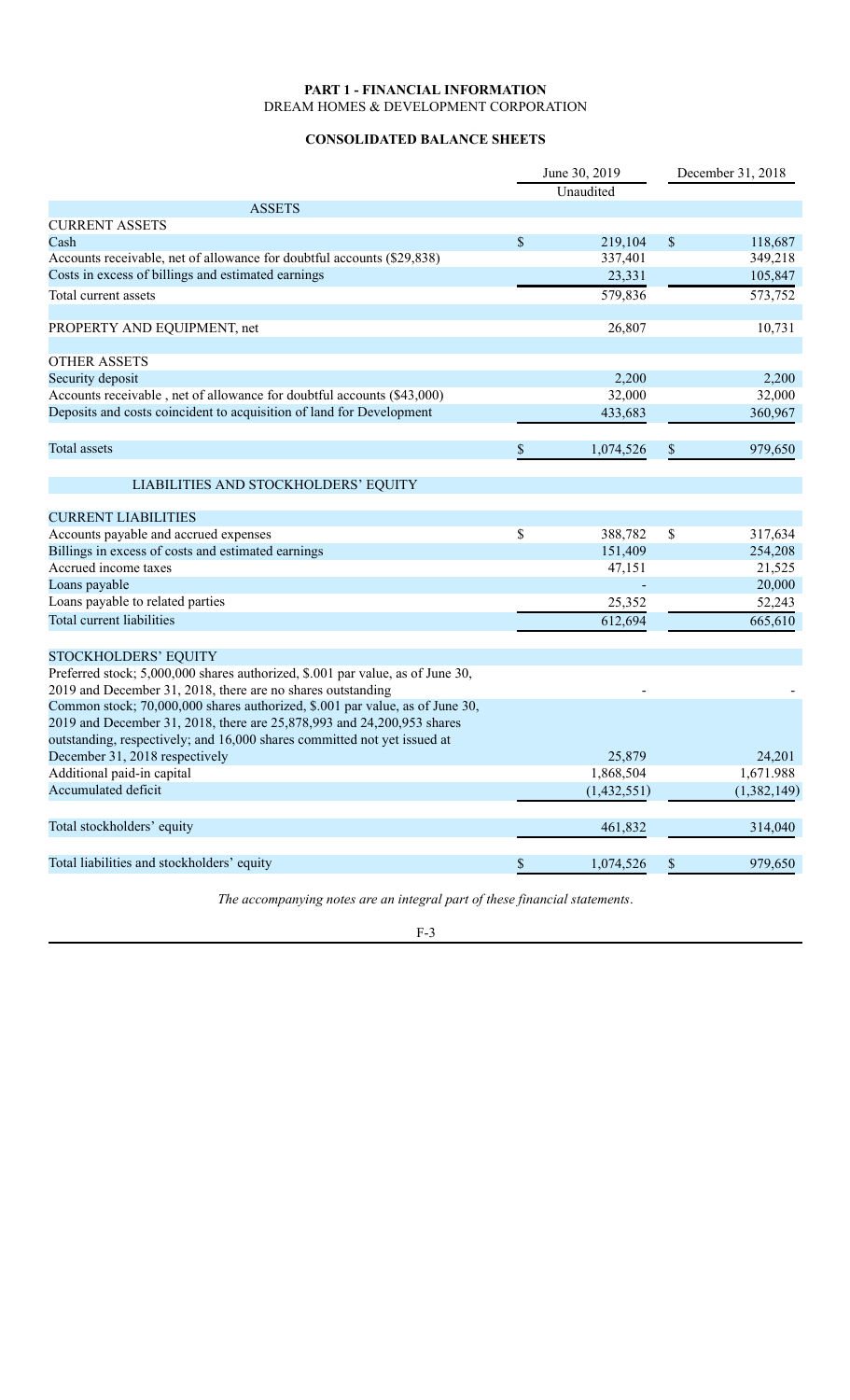# DREAM HOMES & DEVELOPMENT CORPORATION

# **CONSOLIDATED STATEMENTS OF OPERATIONS**

<span id="page-3-0"></span>

|                                                                                                                      | Six months ended<br>June 30, 2019 |            |           | Six months ended<br>June 30, 2018 |  |  |
|----------------------------------------------------------------------------------------------------------------------|-----------------------------------|------------|-----------|-----------------------------------|--|--|
|                                                                                                                      |                                   | Unaudited  | Unaudited |                                   |  |  |
| Revenue:                                                                                                             |                                   |            |           |                                   |  |  |
| Construction contracts                                                                                               | \$                                | 1,543,647  | \$        | 1,299,477                         |  |  |
| Total revenue                                                                                                        |                                   | 1,543,647  |           | 1,299,477                         |  |  |
| Cost of construction contracts                                                                                       |                                   | 1,016,978  |           | 707,192                           |  |  |
| Gross profit                                                                                                         |                                   | 526,669    |           | 592,285                           |  |  |
| <b>Operating Expenses:</b>                                                                                           |                                   |            |           |                                   |  |  |
| Selling, general and administrative, including stock based compensation of \$<br>110,194 and \$ 67,976, respectively |                                   | 559,052    |           | 602,191                           |  |  |
| Depreciation expense                                                                                                 |                                   | 2,923      |           | 2,456                             |  |  |
| Total operating expenses                                                                                             |                                   | 561,975    |           | 604,647                           |  |  |
| Income (loss) from operations                                                                                        |                                   | (35,306)   |           | (12, 362)                         |  |  |
| Other expenses (income):                                                                                             |                                   |            |           |                                   |  |  |
| Cancellation of debt                                                                                                 |                                   | (12,000)   |           |                                   |  |  |
| Interest expense                                                                                                     |                                   | 1,470      |           |                                   |  |  |
| Total other expenses (income)                                                                                        |                                   | (10, 530)  |           |                                   |  |  |
| Net income (loss) before income taxes                                                                                |                                   | (24, 776)  |           | (12, 362)                         |  |  |
| Provision for income tax (expense)                                                                                   |                                   | (25,626)   |           |                                   |  |  |
| Net income (loss)                                                                                                    | \$                                | (50, 402)  | \$        | (12, 362)                         |  |  |
| Basic and diluted income (loss) per common share                                                                     | \$                                | (0.00)     | \$        | (.00)                             |  |  |
| Weighted average common shares outstanding-basic and diluted                                                         |                                   | 24,433,523 |           | 24,200,953                        |  |  |

*The accompanying notes are an integral part of these financial statement*.

F-4

<u> 1989 - Johann Barn, mars eta bat e</u>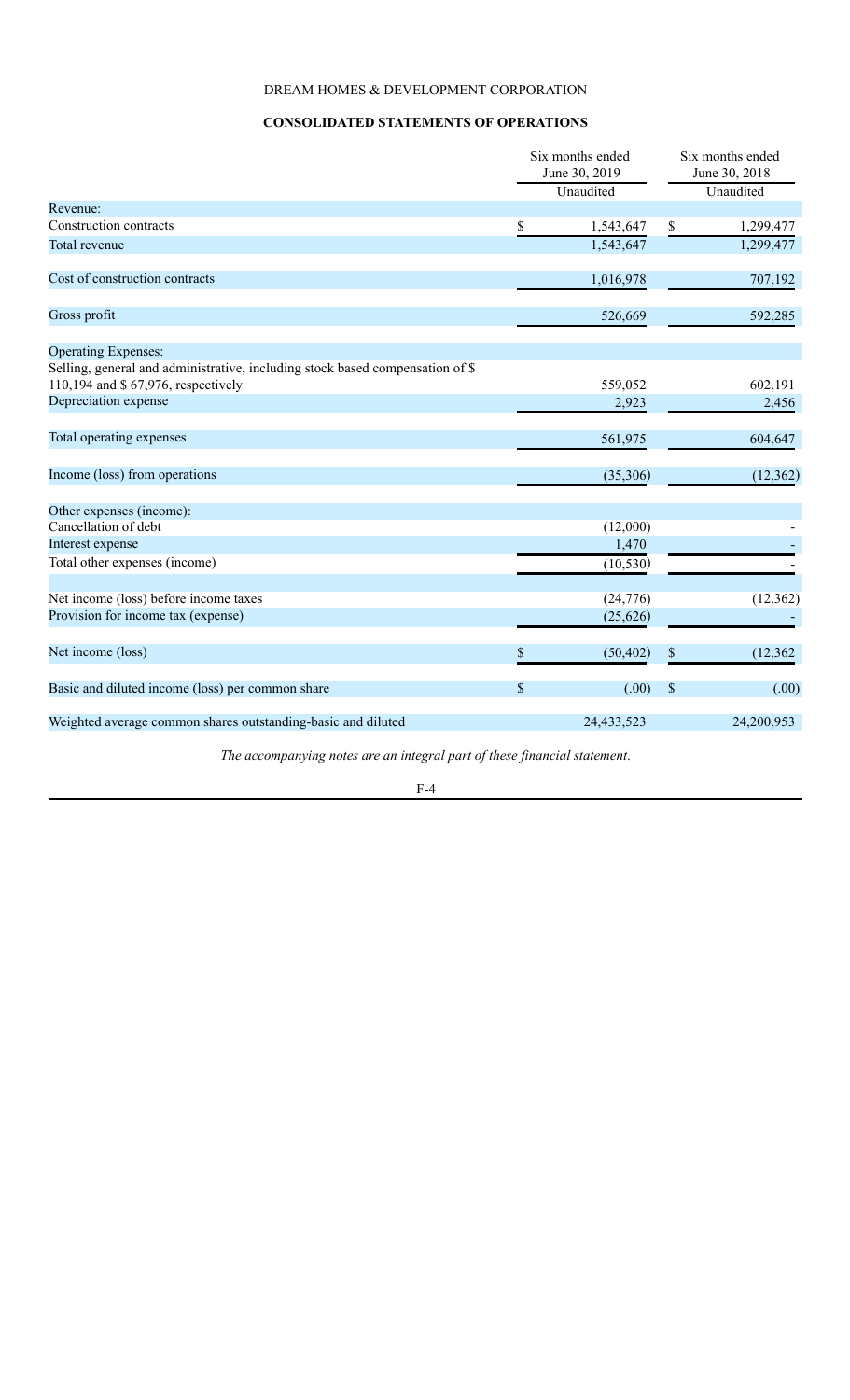# DREAM HOMES & DEVELOPMENT CORPORATION

# **CONSOLIDATED STATEMENTS OF OPERATIONS**

|                                                                                                                    |               | Three months ended<br>June 30, 2019 | Three months ended<br>June 30, 2018<br>Unaudited |            |  |
|--------------------------------------------------------------------------------------------------------------------|---------------|-------------------------------------|--------------------------------------------------|------------|--|
|                                                                                                                    |               | Unaudited                           |                                                  |            |  |
| Revenue:                                                                                                           |               |                                     |                                                  |            |  |
| Construction contracts                                                                                             | \$            | 754,227                             | \$                                               | 917,750    |  |
| Total revenue                                                                                                      |               | 754,227                             |                                                  | 917,750    |  |
| Cost of construction contracts                                                                                     |               | 411,300                             |                                                  | 346,036    |  |
| Gross profit                                                                                                       |               | 342,927                             |                                                  | 571,714    |  |
| <b>Operating Expenses:</b>                                                                                         |               |                                     |                                                  |            |  |
| Selling, general and administrative, including stock based compensation of<br>\$115,971 and \$33,988, respectively |               | 302,532                             |                                                  | 327,636    |  |
| Depreciation expense                                                                                               |               | 1,461                               |                                                  | 1,227      |  |
| Total operating expenses                                                                                           |               | 303,993                             |                                                  | 328,863    |  |
| Income from operations                                                                                             |               | 38,934                              |                                                  | 242,851    |  |
| Other expenses (income):                                                                                           |               |                                     |                                                  |            |  |
| Interest expense                                                                                                   |               |                                     |                                                  |            |  |
| Cancellation of debt                                                                                               |               | (12,000)                            |                                                  |            |  |
| Total other expenses (income)                                                                                      |               | (12,000)                            |                                                  |            |  |
| Net income before income taxes                                                                                     |               | 50,934                              |                                                  | 242,851    |  |
| Provision for income tax (expense)                                                                                 |               | (25,626)                            |                                                  |            |  |
| Net income (loss)                                                                                                  | \$            | 25,308                              | \$                                               | 242,851    |  |
| Basic and diluted income per common share                                                                          | $\mathsf{\$}$ | .00                                 | \$                                               | .01        |  |
| Weighted average common shares outstanding-basic and diluted                                                       |               | 24,666,053                          |                                                  | 24,200,953 |  |
|                                                                                                                    |               |                                     |                                                  |            |  |

*The accompanying notes are an integral part of these financial statement*.

F-5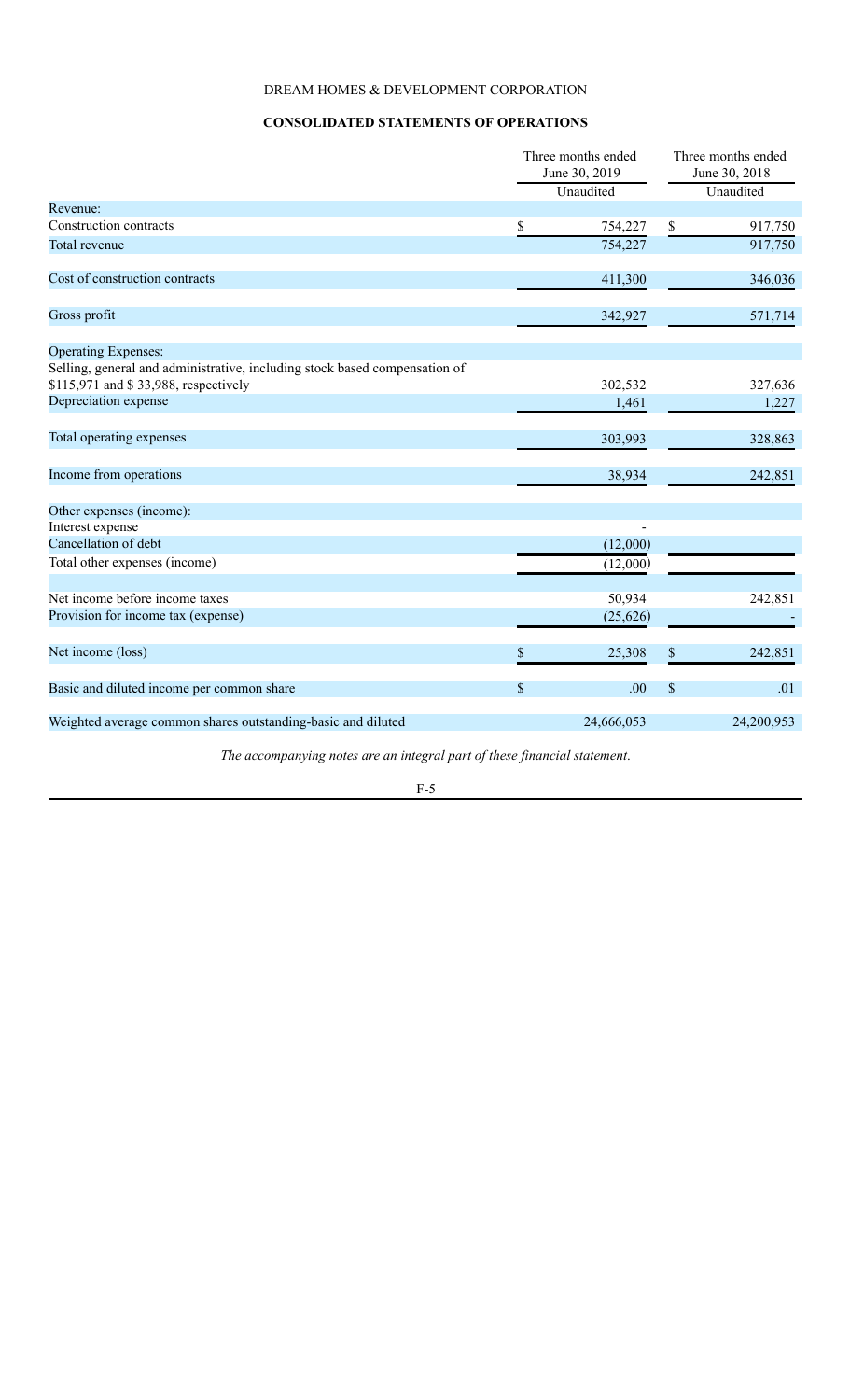# DREAM HOMES & DEVELOPMENT CORPORATION

# **CONSOLIDATED STATEMENTS OF CASH FLOWS**

<span id="page-5-0"></span>

| Net income (loss)                                                                   | \$            | (50, 402) | $\boldsymbol{\mathsf{S}}$ | (12, 362)  |
|-------------------------------------------------------------------------------------|---------------|-----------|---------------------------|------------|
| Adjustments to reconcile net income (loss) to net cash provided (used) in operating |               |           |                           |            |
| activities:                                                                         |               |           |                           |            |
| Depreciation expense                                                                |               | 2,923     |                           | 2,456      |
| Write-off on deposits and acquisition of land                                       |               | 28,102    |                           |            |
| Stock-based compensation                                                            |               | 110,194   |                           | 67,976     |
| Write-off of note payable                                                           |               | (12,000)  |                           |            |
| Changes in operating assets and liabilities:                                        |               |           |                           |            |
| Accounts receivable                                                                 |               | 11,817    |                           | 6,961      |
| Costs in excess of billings and estimated earnings                                  |               | 82,516    |                           | (171, 723) |
| Accounts payable and accrued liabilities                                            |               | 71,149    |                           | 70,604     |
| Accrued income tax                                                                  |               | 25,626    |                           |            |
| Billings in excess of costs and estimated earnings                                  |               | (102,799) |                           | 85,087     |
| Net cash provided in operating activities                                           |               | 167,126   |                           | 48,999     |
|                                                                                     |               |           |                           |            |
| <b>INVESTING ACTIVITIES</b>                                                         |               |           |                           |            |
| Purchase of vehicles                                                                |               | (19,000)  |                           |            |
| Security deposit                                                                    |               |           |                           |            |
| Deposit and costs coincident to acquisition of land for development                 |               | (30, 395) |                           | (60, 694)  |
| Net cash (used) in investing activities                                             |               | (49, 395) |                           | (60, 694)  |
|                                                                                     |               |           |                           |            |
| <b>FINANCING ACTIVITIES</b>                                                         |               |           |                           |            |
| Payments on loans to related parties                                                |               | (17, 314) |                           |            |
| Proceeds from sale of common stock                                                  |               |           |                           | 11,400     |
|                                                                                     |               |           |                           |            |
| Net cash provided by (used in) financing activities                                 |               | (17,314)  |                           | 11,400     |
|                                                                                     |               |           |                           |            |
| NET INCREASE (DECREASE) IN CASH                                                     |               | 100,417   |                           | (295)      |
|                                                                                     |               |           |                           |            |
| CASH BALANCE, BEGINNING OF PERIOD                                                   |               | 118,687   |                           | 244,684    |
|                                                                                     |               |           |                           |            |
| CASH BALANCE, END OF PERIOD                                                         |               |           |                           |            |
|                                                                                     | \$            | 219,104   | \$                        | 244,684    |
| Supplemental Disclosures of Cash Flow Information:                                  |               |           |                           |            |
| Interest paid                                                                       | \$            | 1,470     | \$                        |            |
| Income taxes paid                                                                   | $\mathsf{\$}$ |           | \$                        | ä,         |
|                                                                                     |               |           |                           |            |
| Non-Cash Investing and Financing Activities:                                        |               |           |                           |            |
| Issuance of 1,100,000 shares of common stock for debt reduction                     | \$            | 88,000    | \$                        |            |
|                                                                                     |               |           |                           |            |

*The accompanying notes are an integral part of these financial statements*.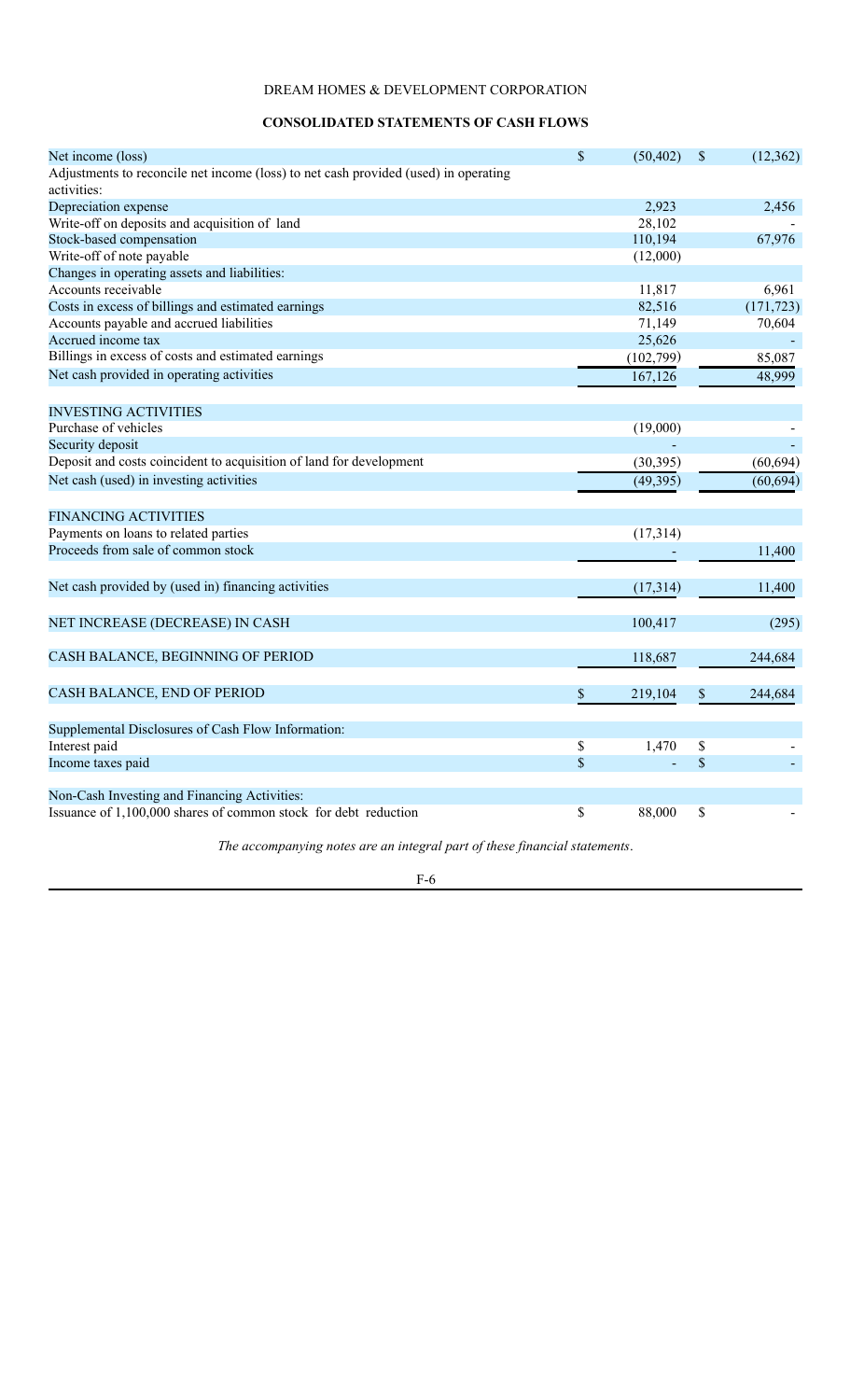#### **DREAM HOMES & DEVELOPMENT CORPORATION NOTES TO THE CONSOLIDATED FINANCIAL STATEMENTS** Six Months Ended June 30, 2019 and 2018 (Unaudited)

# <span id="page-6-0"></span>**Note 1 - Significant Accounting Policies**

#### Nature of Operations

Dream Homes & Development Corporation is a regional builder and developer of new single-family homes and subdivisions, as well as a market leader in coastal construction, elevation and mitigation. In the five years that have passed since Superstorm Sandy flooded 30,000 owner-occupied homes, Dream Homes has helped hundreds of homeowners to rebuild or raise their homes to comply with new FEMA requirements.

In addition to the coastal construction market, Dream Homes will continue to pursue opportunities in new single and multi-family home construction, with 4 new developments totaling 123 units under contract and in development. Dream Homes' operations will include the development and sale of a variety of residential communities, including construction of semi-custom homes, entry-level and first time move-up single-family and multi-family homes.

In addition to the New Jersey market, the Company, through its Dream Building LLC subsidiary, has become licensed in Florida to pursue recent opportunities for elevation, restoration, renovation and new construction brought about by the damage caused by recent hurricanes. Initial markets to be targeted are located primarily in the southwest portion of the state, between Naples and Cape Coral.

In addition to the Company's construction operations, the Company holds a bi-monthly "Dream Homes Nearly Famous Rebuilding Seminar", and publishes an informational blog known as the "Dream Homes Rebuilding Blog". The Rebuilding Seminar is an educational tool for homeowners who need rebuilding or renovations. This seminar has been presented steadily since early 2013, and is designed to educate and assist homeowners in deciphering the confusion about planning and executing complex residential construction projects. A professional team attends each seminar and presents on a diverse variety of topics, including expert advice from architects, engineers, finance people, attorneys, project managers, elevation professionals and builder/general contractors. The "Dream Homes Rebuilding Blog" is an educational platform written by Vincent Simonelli, which offers comprehensive advice on all aspects of construction, finance, development and real estate. The Blog is located at http://blog.dreamhomesltd.com.

## **History**

Dream Homes & Development Corporation was originally incorporated as The Virtual Learning Company, Inc. ("Virtual Learning") on January 6, 2009 as a Nevada corporation with 75,000,000 shares of capital stock authorized, of which 70,000,000 shares are common shares (\$.001 par value), and 5,000,000 shares are preferred shares (\$.001 par value).

On August 19, 2016, Virtual Learning acquired 4.5% of Dream Homes, Ltd. ("DHL"), 100% of Dream Building, LLC ("DBL") , a wholly owned subsidiary of DHL, and use of all construction licensing and registrations held by Atlantic Northeast Construction LLC ("ANCL"), a wholly owned subsidiary of DHL, in exchange for the issuance of 2,225,000 shares of Virtual Learning common stock to DHL at an agreed price of \$.05 per common share.

The majority stockholder and chief executive officer of DHL was also the controlling stockholder and chief executive officer of Virtual Learning. As Virtual Learning and DHL were entities under common control, the acquired assets were reflected by Virtual Learning at DHL's \$0 carrying amount on the date of transfer pursuant to Accounting Standards Codification ("ASC") 805-50-30-5.

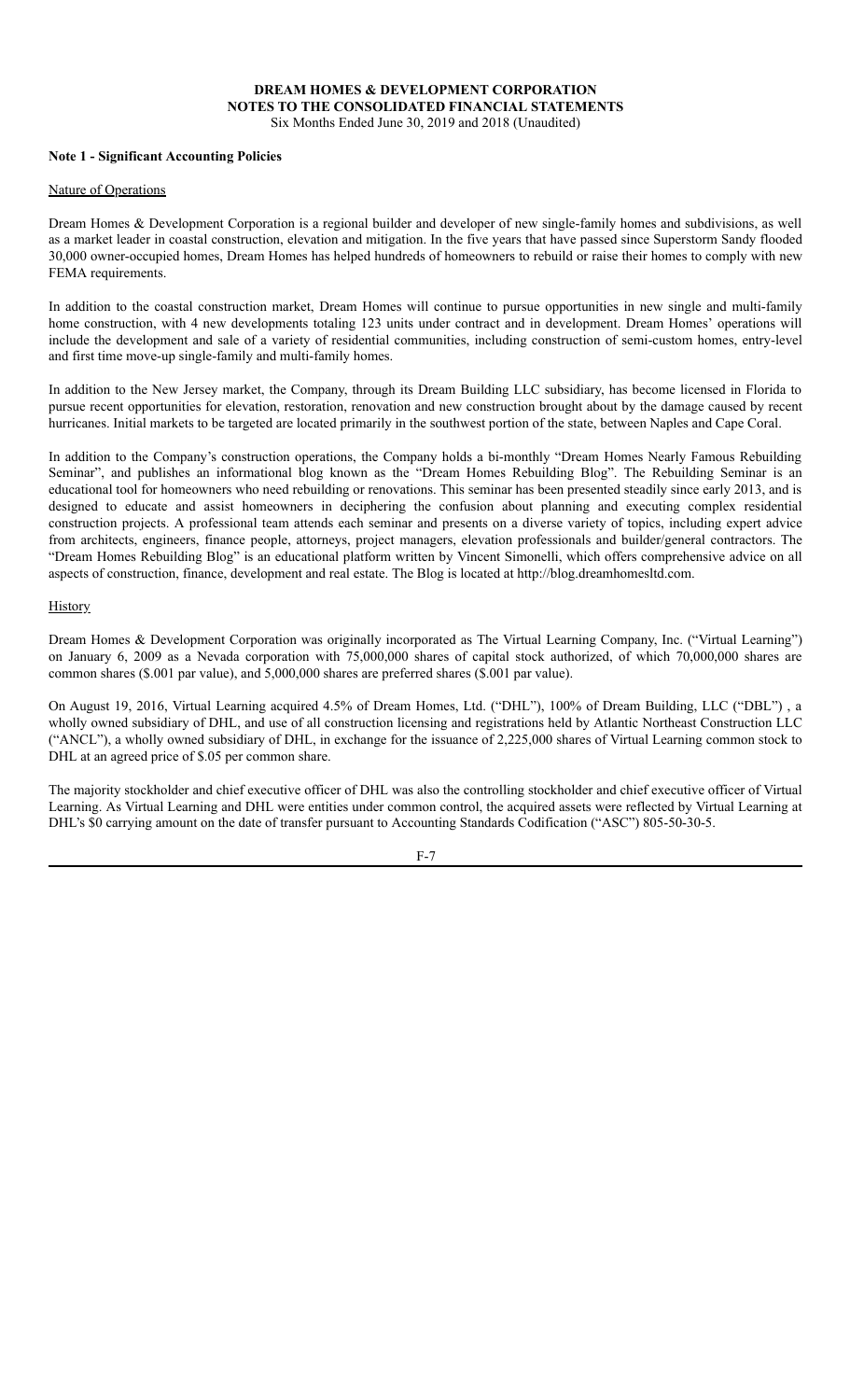From August 19, 2016 to August 23, 2016, Virtual Learning acquired the rights to complete 6 in process construction contracts of ANCL in exchange for the issuance of 2,287,367 shares of Virtual Learning common stock to DHL at an agreed price of \$.05 per common share for those ANCL contracts. As Virtual Learning and DHL were entities under common control, the acquired rights were reflected at DHL's \$0 carrying amount on the date of transfer pursuant to ASC 805-50-30-5.

Due to the Company's change in focus to its construction business, the Company wrote off the remaining unamortized capitalized curriculum development costs of \$20,534 at December 31, 2016.

On March 14, 2017, Virtual Learning changed its name to Dream Homes & Development Corporation ("DHDC"). DHDC maintains a web site at www.dreamhomesltd.com as well as a blog, located at http://blog.dreamhomesltd.com.

# **Interim Financial Statements**

The accompanying unaudited financial statements have been prepared in accordance with accounting principles generally accepted in the United States of America and the rules and regulations of the United States Securities and Exchange Commission for interim financial information and with the instructions to Form 10-Q and Article 8 of Regulation S-X. Accordingly, they may not include all the information and footnotes necessary for a comprehensive presentation of financial position, results of operations or cash flows. It is management's opinion, however, that all material adjustments (consisting of normal recurring adjustments) have been made which are necessary for a fair financial statement presentation.

The unaudited interim financial statements should be read in conjunction with the Company's Annual Report filed on Form 10-K for the year ended December 31, 2018, which contains the financial statements and notes thereto, together with Management's Discussion and Analysis of Financial Conditions and Results of Operations, for the year ended December 31, 2018. Operating results for the six months ended June 30, 2019 are not necessarily indicative of the results to be expected for the year ending December 31, 2019.

## **Principles of Consolidation**

The consolidated financial statements include the accounts of DHDC and its wholly owned subsidiary DBL (collectively, the "Company"). All intercompany balances and transactions have been eliminated in consolidation.

#### **Property and Equipment**

Property and equipment is stated at cost less accumulated depreciation. Depreciation is provided using the straight-line method over an estimated useful life of five years. Repairs and maintenance costs are expensed as incurred, and renewals and betterments are capitalized.

#### **Use of Estimates**

The preparation of financial statements in conformity with accounting principles generally accepted in the United States of America requires management to make estimates and assumptions that affect the amounts reported and disclosed in the financial statements and the accompanying notes. Actual results could differ materially from these estimates.

#### **Fair Value of Financial Instruments**

Fair value is defined as the price that we would receive to sell an asset or pay to transfer a liability (an exit price) in an orderly transaction between market participants on the measurement date. In determining fair value, GAAP establishes a three-level hierarchy used in measuring fair value, as follows:

● Level 1 inputs are quoted prices available for identical assets and liabilities in active markets.

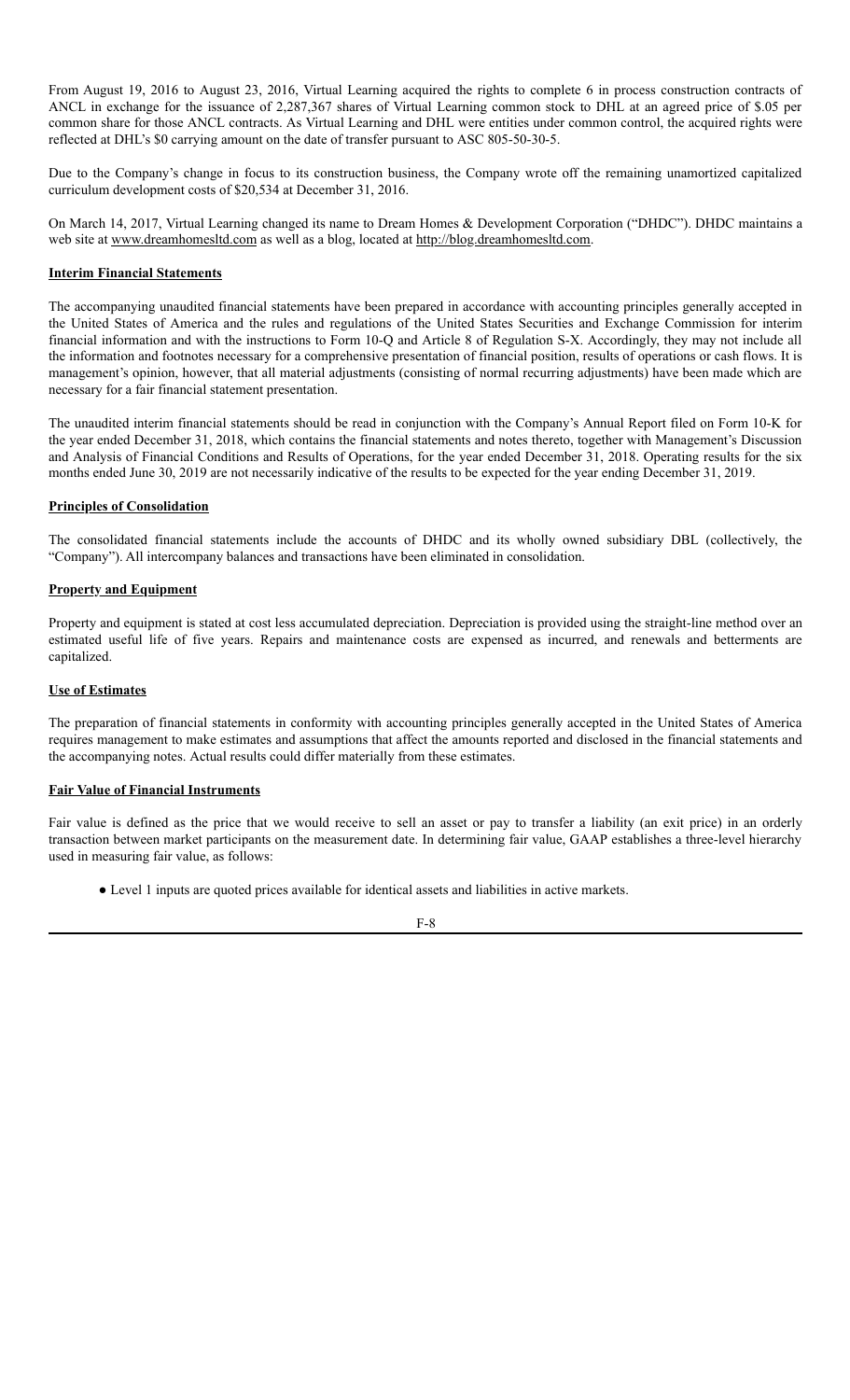● Level 2 inputs are observable for the asset or liability, either directly or indirectly, including quoted prices for similar assets and liabilities in active markets or other inputs that are observable or can be corroborated by observable market data.

● Level 3 inputs are less observable and reflect our own assumptions.

Our financial instruments consist of cash and cash equivalents, accounts receivable, accounts payable and accrued expenses and loans payable to related parties. The carrying amount of cash and cash equivalents, accounts receivable, accounts payable and accrued expenses, and loans payable to related parties approximates fair value because of their short maturities.

# **Construction Contracts**

Revenue recognition:

The Company recognizes construction contract revenue using the percentage-of-completion method, based primarily on contract cost incurred to date compared to total estimated contract cost. Cost of revenue includes an allocation of depreciation, amortization and general overhead cost. Changes to total estimated contract cost or losses, if any, are recognized in the period in which they are determined.

The Company generally provides limited warranties for work performed under its construction contracts with periods typically extending for a limited duration following substantial completion of the Company's work on a project.

The Company classifies construction-related receivables and payables that may be settled in periods exceeding one year from the balance sheet date, if any, as current assets and liabilities consistent with the length of time of its project operating cycle. For example:

- Costs and estimated earnings in excess of billings represent the excess of contract costs and profits (or contract revenue) over the amount of contract billings to date and are classified as a current asset.
- Billings in excess of costs and estimated earnings represent the excess of contract billings to date over the amount of contract costs and profits (or contract revenue) recognized to date and are classified as a current liability.

Costs and estimated earnings in excess of billings result when either: 1) costs are incurred related to certain claims and unapproved change orders, or 2) the appropriate contract revenue amount has been recognized in accordance with the percentage-of-completion accounting method, but a portion of the revenue recorded cannot be billed currently due to the billing terms defined in the contract. Claims occur when there is a dispute regarding both a change in the scope of work and the price associated with that change. Unapproved change orders occur when there is a dispute regarding only the price associated with a change in scope of work. For both claims and unapproved change orders, the Company recognizes revenue, but not profit, when it is determined that recovery of incurred cost is probable and the amounts can be reliably estimated.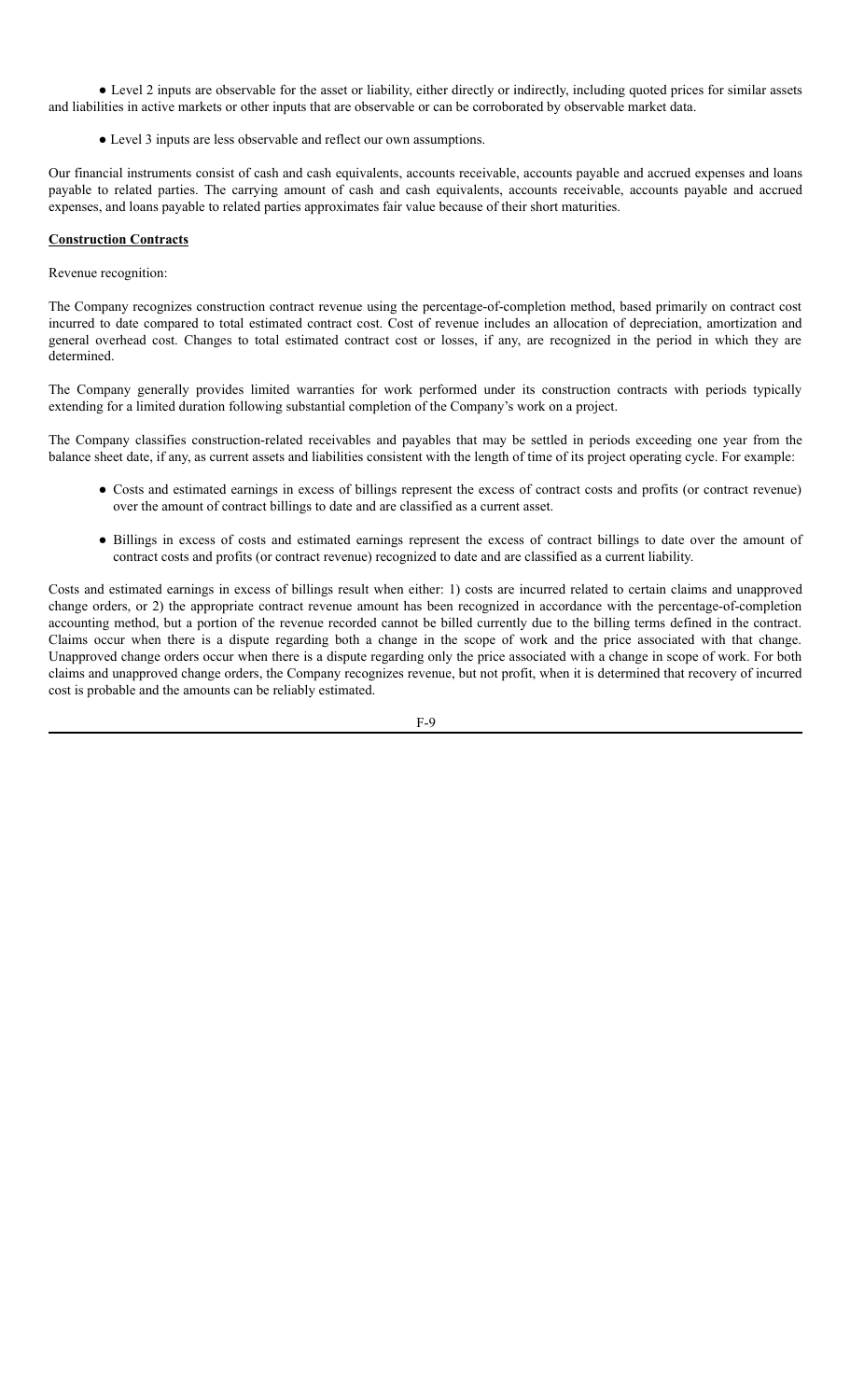#### Change in Estimates:

The Company's estimates of contract revenue and cost are highly detailed and many factors change during a contract performance period that result in a change to contract profitability. These factors include, but are not limited to, differing site conditions: availability of skilled contract labor: performance of major material suppliers and subcontractors: on-going subcontractor negotiations and buyout provisions: unusual weather conditions: changes in the timing of scheduled work: change orders: accuracy of the original bid estimate: changes in estimated labor productivity and costs based on experience to date: achievement of incentive-based income targets: and the expected, or actual, resolution terms for claims. The factors that cause changes in estimates vary depending on the maturation of the project within its lifecycle. For example, in the ramp-up phase, these factors typically consist of revisions in anticipated project costs and during the peak and close-out phases, these factors include the impact of change orders and claims as well as additional revisions in remaining anticipated project costs. Generally, if the contract is at an early stage of completion, the current period impact is smaller than if the same change in estimate is made to the contract at a later stage of completion. Management focuses on evaluating the performance of contracts individually and uses the cumulative catch-up method to account for revisions in estimates. Material changes in estimates are disclosed in the notes to the consolidated financial statements.

#### **Income Taxes**

The Company accounts for income taxes using the asset and liability method. Deferred tax assets and liabilities are recognized for the future tax consequences attributable to differences between the carrying amounts of assets and liabilities for financial reporting purposes and the amounts used for income tax reporting purposes. Deferred tax assets and liabilities are measured using enacted tax rates expected to apply to taxable income in the years in which those temporary differences are expected to be recovered or settled. The effect on deferred tax assets and liabilities of a change in tax rates is recognized in the provision for income tax in the statements of operations. The Company evaluates the probability of realizing the future benefits of its deferred tax assets and provides a valuation allowance when realization of the assets is not reasonably assured.

The Company recognizes in its financial statements the impact of tax positions that meet a "more likely than not" threshold, based on the technical merits of the position. The tax benefits recognized from such a position are measured based on the largest benefit that has a greater than fifty percent likelihood of being realized upon ultimate settlement.

#### **Net Income (Loss) Per Common Share**

Basic net income (basic net loss) per common share is calculated by dividing net income (loss) by the weighted average number of common shares outstanding during the period.

Diluted net income (loss) per common share is computed using the weighted average number of common shares outstanding and potentially dilutive securities outstanding during the period.

#### **Recent Accounting Pronouncements**

In May 2014, the Financial Accounting Standards Board ("FASB") issued Accounting Standards Update ("ASU") No. 2014-09, Revenue from Contracts with Customers (Accounting Standards Codification "ASC" Topic 606). The purpose of this ASU is to converge revenue recognition requirements per GAAP and International Financial Reporting Standards ("IFRS"). The core principle of the guidance is that an entity should recognize revenue to depict the transfer of promised goods or services to customers in an amount that reflects the consideration to which the entity expects to be entitled in exchange for those goods or services. The amendments in this ASU were originally effective for interim and annual reporting periods beginning after December 15, 2016, with early adoption not permitted by the FASB; however, in August 2015, the FASB issued ASU 2015-14, Revenue from Contracts with Customers (Topic 606): Deferral of the Effective Date after public comment respondents supported a proposal to delay the effective date of this ASU to annual reporting periods beginning after December 15, 2017, including interim reporting periods within that reporting period. We adopted this ASU on January 1, 2018 and adoption of this ASU did not have a material impact on our financial position, results of operations and cash flows.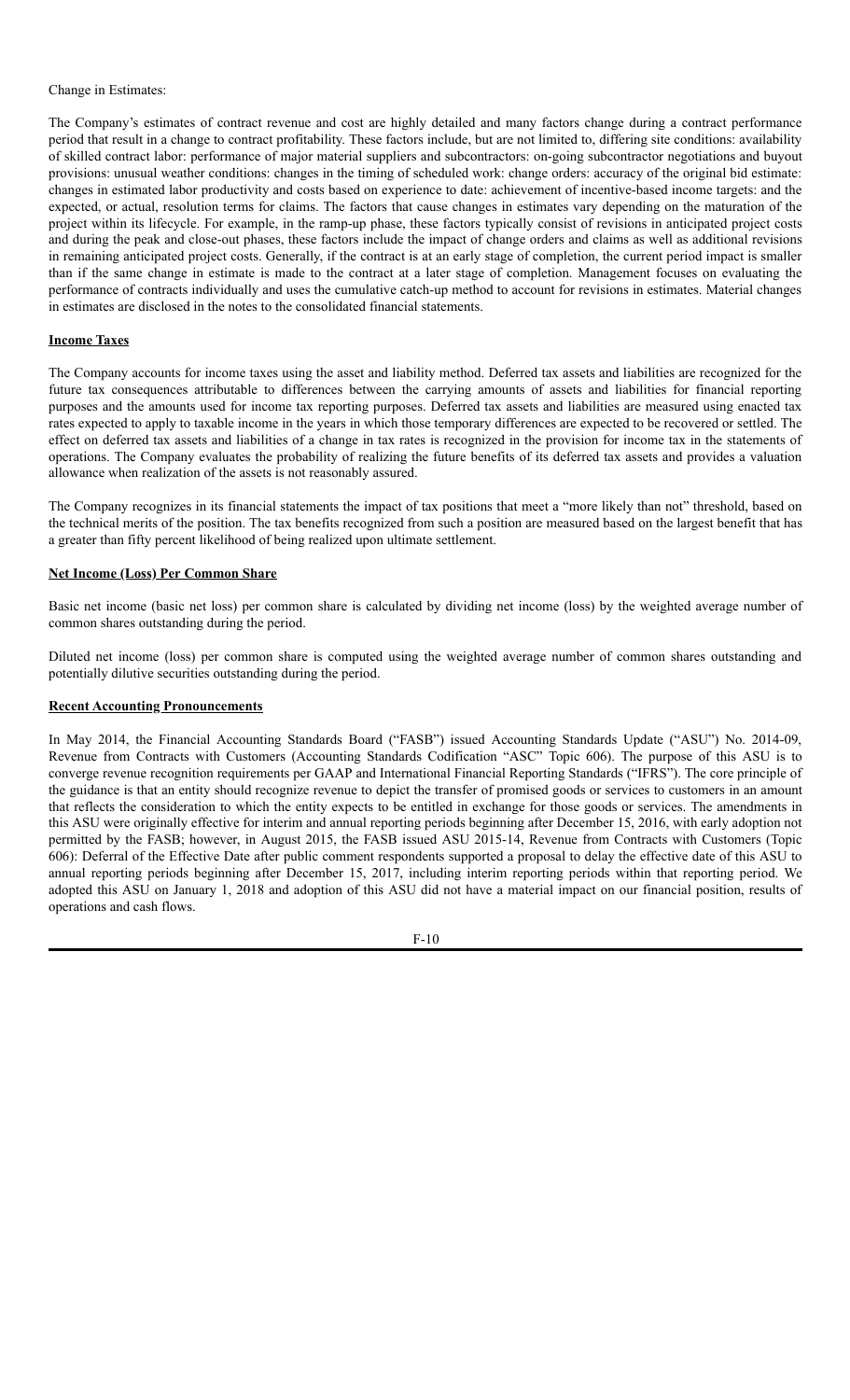In February 2016, the FASB issued ASU No. 2016-02, "*Leases (Topic 842)*" and subsequent amendments to the initial guidance: ASU 2017-13, ASU 2018-10, ASU 2018-11, ASU 2018-20 and ASU 2019-01 (collectively, "Topic 842"), which provides guidance for accounting for leases. Topic 842 requires lessees to classify leases as either finance or operating leases and to record a right-of-use asset and a lease liability for all leases with a term greater than 12 months regardless of the lease classification. The lease classification will determine whether the lease expense is recognized based on an effective interest rate method or on a straight-line basis over the term of the lease. We are currently evaluating both the method and the impact of adopting this guidance on our Condensed Consolidated Financial Statements.

Certain other accounting pronouncements have been issued by the FASB and other standard setting organizations which are not yet effective and therefore have not yet been adopted by the Company. The impact on the Company's financial position and results of operations from adoption of these standards is not expected to be material.

### **2 - Property and Equipment**

Property and equipment is summarized as follows:

|                                | June 30, 2019 |  | December 31, 2018 |
|--------------------------------|---------------|--|-------------------|
| Office equipment               | 4,115         |  | 4,115             |
| Vehicles/Modular office        | 50,064        |  | 31,065            |
| Less: Accumulated depreciation | (27, 372)     |  | (24, 449)         |
|                                |               |  |                   |
| Property and Equipment- net    | 26,807        |  | 10,731            |

Depreciation expense for the six months ended June 30, 2019 and 2018 was \$2,923 and \$2,456, respectively.

#### **3- Deposits and Costs Coincident to Acquisition of Land for Development**

Deposits and costs coincident to acquisition of land for development are summarized as follows:

|                                                    | June 30, 2019 |         | December 31, 2018 |
|----------------------------------------------------|---------------|---------|-------------------|
| Lacey Township, New Jersey, Marina contract:       |               |         |                   |
| Deposit                                            |               | 25,000  | 25,000            |
| Site engineering, permits and other costs:         |               | 49,959  | 49,959            |
| <b>Total Marina Contract</b>                       |               | 74,959  | 74,959            |
|                                                    |               |         |                   |
| Other Deposits:                                    |               |         |                   |
| Clayton-80 lots and 120 apartments                 |               | 54,467  | 9,920             |
| 71 Sheridan Avenue                                 |               | 79,150  | 79,150            |
| Bayville-20 units                                  |               | 2,674   | 2,674             |
| Other                                              |               | 7,726,  | 2,005             |
| Lacey Township, New Jersey, Pines contract:        |               |         |                   |
| Deposit                                            |               |         |                   |
| Cost to acquire contract                           |               | 10,000  | 10,000            |
| Site engineering, permits, and other costs         |               | 109,265 | 109,265           |
| <b>Total Pines contract</b>                        |               | 119,265 | 119,265           |
| Berkeley Township, New Jersey, Tallwoods contract: |               |         |                   |
| Deposit                                            |               | 10,000  | 10,000            |
| Site engineering, permits, and other costs         |               | 85,442  | 62,994            |
| Total Tallwoods contract                           |               | 95,442  | 72,994            |
|                                                    |               |         |                   |
| Total                                              | \$            | 433,683 | \$<br>360,967     |
|                                                    | $F-11$        |         |                   |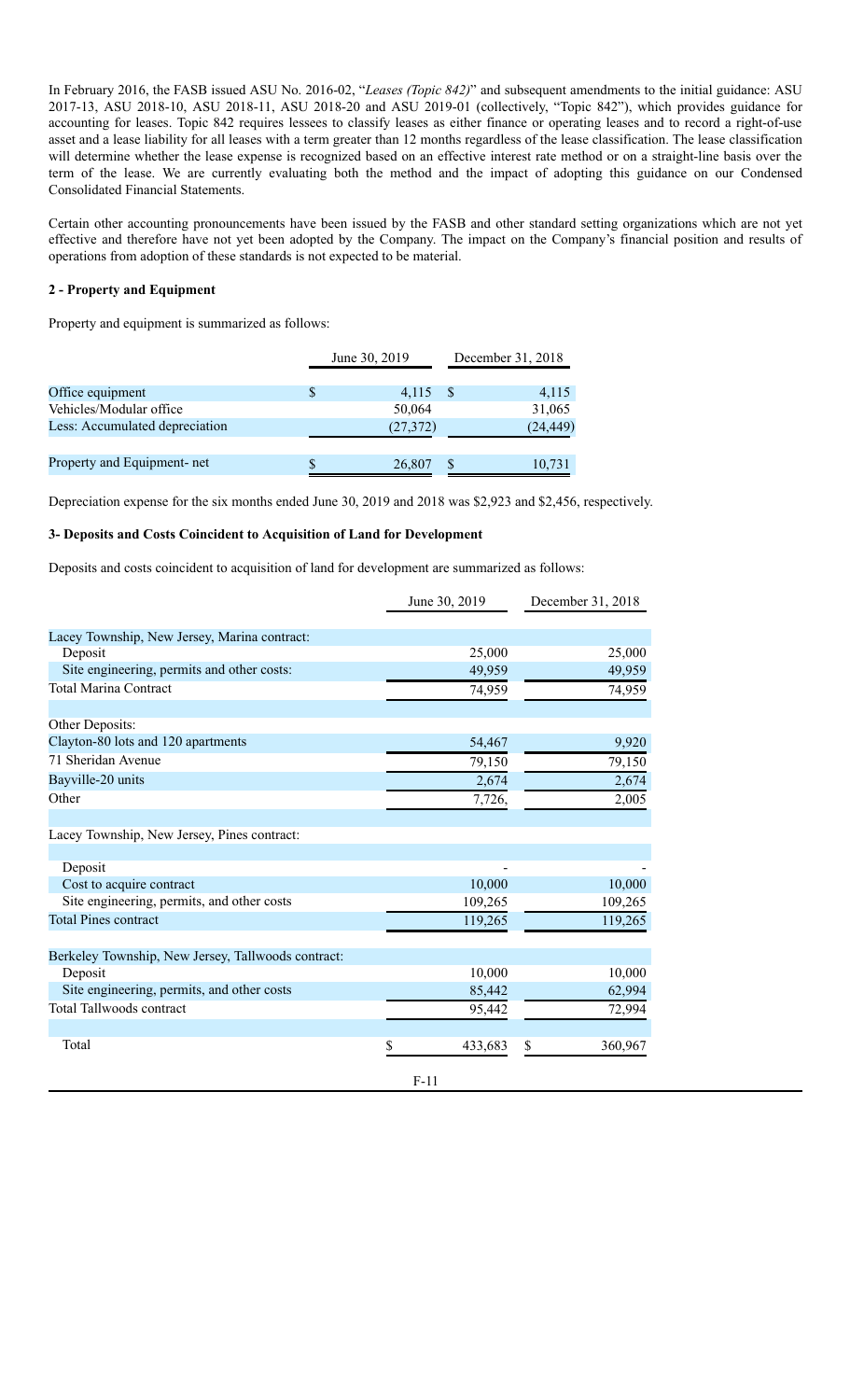# Lacey Township, New Jersey, "Dream Homes at the Pines", Contract

On December 15, 2016, the Company acquired from General Development Corp. ("GDC") rights to a contract to purchase over 9 acres of undeveloped land without amenities in Lacey Township, New Jersey (the "Lacey Contract or Dream Homes at the Pines") for \$15,000 cash (paid in December 2016) and 100,000 restricted shares of Company common stock (issued in April 2017) valued at \$5,000. GDC acquired the rights to the contract from DHL on December 14, 2016 for \$10,000 cash. As discussed in Note 9, Commitments and Contingencies under Line of Credit, the Company also has an available line of credit of \$50,000 with GDC.

The Lacey Contract between DHL and the seller of the land was dated March 18, 2016 and provides for a \$1,000,000 purchase price with closing on or about 60 days after memorialization of final Development Approvals has been obtained. DHL paid the seller a \$10,000 refundable deposit in March 2016 pursuant to the Lacey Contract. In the event the transaction has not closed on at least a portion of the property within 24 months of the completion of the Due Diligence Period (as may be extended by two 6- month extensions), the seller has the option of terminating the contract. Notwithstanding this provision, the Company retains the right at all times to waive any remaining contingencies and proceed to close on the property.

Due diligence for the above property was completed as of May 17, 2016, and all costs were incurred by Dream Homes Ltd., which was in the contract for the property at the time. No additional costs for due diligence have been incurred by the Company, nor are any anticipated. The Company will incur all current costs associated with this property necessary to obtain all approvals, acquire the land, install the infrastructure and prepare the property to commence construction.

In order to obtain all developmental approvals and be prepared to begin installing infrastructure, various permits and engineering work are required. These permits include but are not limited to township subdivision, county, municipal utility authority, CAFRA (NJ Department of Environmental Protection) and NJ Department of Transportation. To date, design engineering has been completed and a CAFRA application has been prepared and submitted to the environmental scientist, along with a check for \$36,750 payable to the NJ DEP. Application for this permit was made in April 2017. As of this date, the CAFRA application has been put on hold pending a determination if the township will be approved by the State of New Jersey for a CAFRA Town Center designation. A permit is expected to be issued in June or July of 2018. A Lacey Township Planning Board meeting was held on December 11, 2017. Additional information was requested from the board and the next meeting will be scheduled upon receipt of outside agency permits and the other requested information.

It is anticipated that complete development approvals will cost approximately \$50,000 more to complete. In addition to these approval costs and acquisition costs, infrastructure costs are anticipated to cost approximately \$1,000,000. The total amount of funding required to acquire and make this property ready for home construction is approximately \$2,090,000 as of June 30, 2019.

The Company may need to seek loans from banks to finance this project. As part of their financing agreements, the banks typically require Vincent Simonelli to personally guarantee these loans. If Mr. Simonelli cannot qualify as a guarantor and there is no one other than him in the Corporation to provide those guarantees, the financing of the deal may be adversely affected. The exact amount of funding required for this particular property is not clear at the present time but will be determined when full approvals have been obtained and the Company is prepared to take title to the property.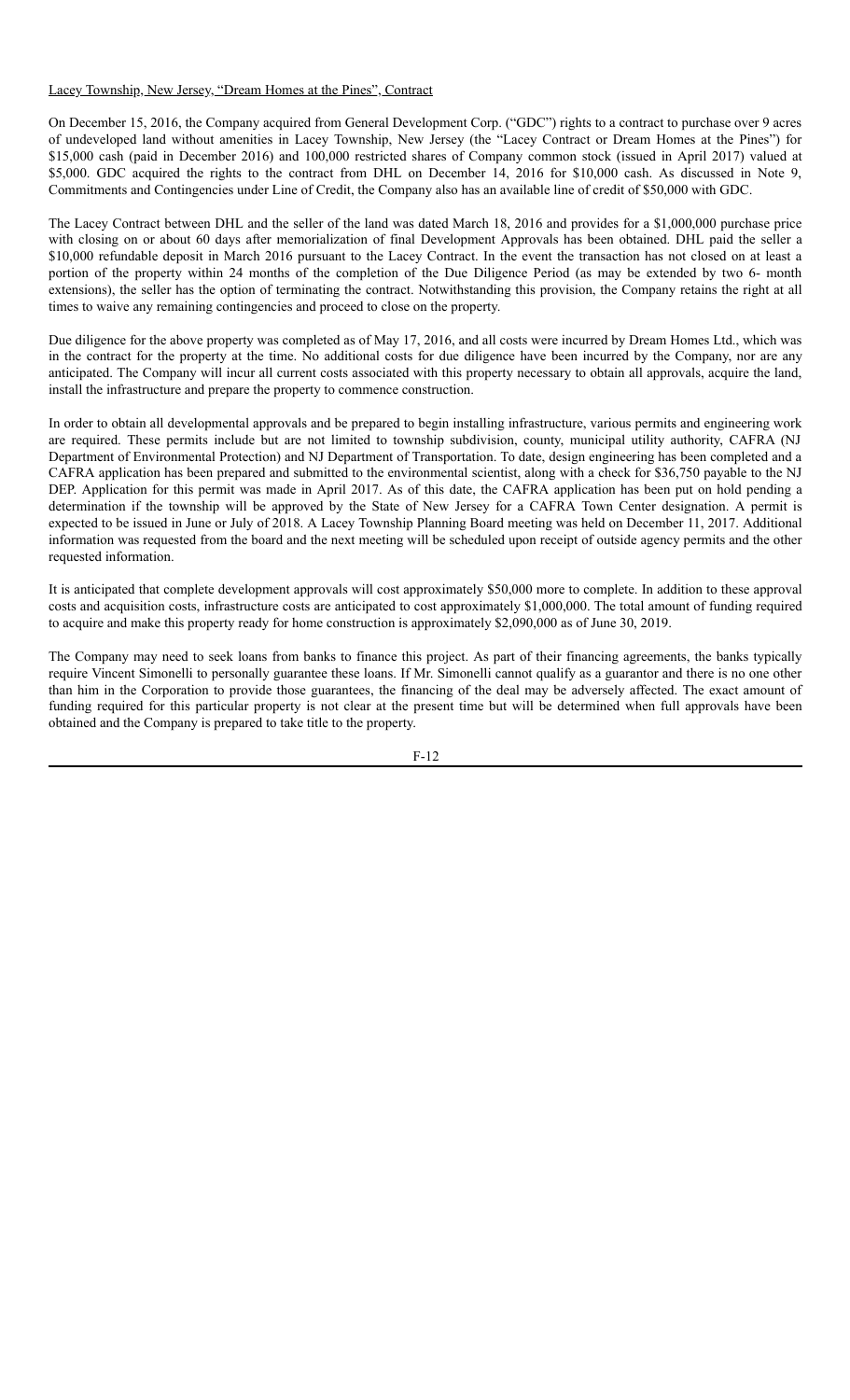#### Lacey Township, New Jersey, "Dream Homes at Forked River", Marina Contract

The Company has acquired the rights to a purchase contract via contract assignment for 48 waterfront townhomes with boat slips in Lacey, NJ. The project is currently in the approval process and significant engineering, environmental, traffic and architectural work has been completed. The property is a waterfront property, and is partially improved with all boat slips currently installed, the Department of Transportation permit received and the curb cut from Route 9 in place. The property when completely constructed has a retail value of \$21 million and is expected to begin site improvements in late 2018 or early 2019.

On December 8, 2017, the Company acquired from DHL rights to a contract to purchase over +/- 7.5 acres of land in Lacey Township, NJ (the "Marina Contract or Dream Homes at Forked River") for 162,200 restricted shares of Company common stock (committed but not issued as of April 16, 2018). The Contract between DHL and the seller of the land was dated February 24, 2016 and provides for a \$2,166,710 purchase price with closing on or about 60 days after final development approvals have been obtained and memorialized. DHL paid the seller a refundable \$25,000 deposit in February 2016 pursuant to the Marina contract.

The due diligence period associated with this property expired on May 1, 2016 and all costs associated with same were paid by Dream Homes Ltd. prior to the expiration date. The Company will incur no further costs related to the due diligence aspect of this purchase. The Company will incur all current and future costs associated with this property necessary to obtain all approvals, acquire the land and prepare the property to commence construction.

The land is currently approved for a marina and it is the Company's intention to modify the approvals to a townhome use, as per the ordinance. The property is currently unimproved. As such, the necessary steps required to bring the property through the approval process involve design engineering as well as environmental approvals. Accordingly, the remaining costs will primarily involve engineering, legal and approval costs.

At this time, the Company estimates that the total engineering and approval costs will be approximately \$100,000. The amount of money required to purchase the property is \$2,430,000 of which \$25,000 is currently on deposit.

The Company may need to seek loans from banks to finance this project. As part of their financing agreements, the banks typically require Vincent Simonelli to personally guarantee these loans. If Mr. Simonelli cannot qualify as a guarantor and there is no one other than him in the Corporation to provide those guarantees, the financing of the deal may be adversely affected. The exact amount of funding required for this particular property is not clear at the present time but will be determined when full approvals have been obtained and the Company is prepared to take title to the property. This development is currently on hold pending a change in environmental regulations from the New Jersey Department of Environmental Protection concerning the CAFRA Town Center designation.

#### Little Egg Harbor Township, New Jersey, "Dream Homes at Radio Road", Contract

On March 14, 2018, the Company signed a contract to purchase 4 improved lots in Little Egg Harbor Township, NJ (the "Dream Homes at Radio Road") for a total of \$260,000. The Contract between the Company and the seller of the land provides for a \$65,000 per lot purchase price with closing occurring on a rolling basis, as each house is built and sold. In addition, the Company has obtained a term sheet on April 5, 2018 and is waiting for a formal commitment from 1<sup>st</sup> Constitution Bank for a funding facility comprised of acquisition and development funding.

The Company intends to begin construction in the second quarter and the homes are projected to sell in the \$350,000 - \$375,000 range.

#### Glassboro Township, New Jersey – Robin's Nest Solar Farm

On May 28, 2018, the Company signed a contract to purchase a 700 KW property to be developed as a solar farm in Glassboro, NJ. The purchase price is \$900,000 and the contract is subject to obtaining funding for the solar array as well as a portion of the purchase price. There is also a PPA (power production agreement) in place with a nursing home adjacent to the property, to purchase the entire electrical output for the next 20 years.

This acquisition has been put on hold pending availability of funding.

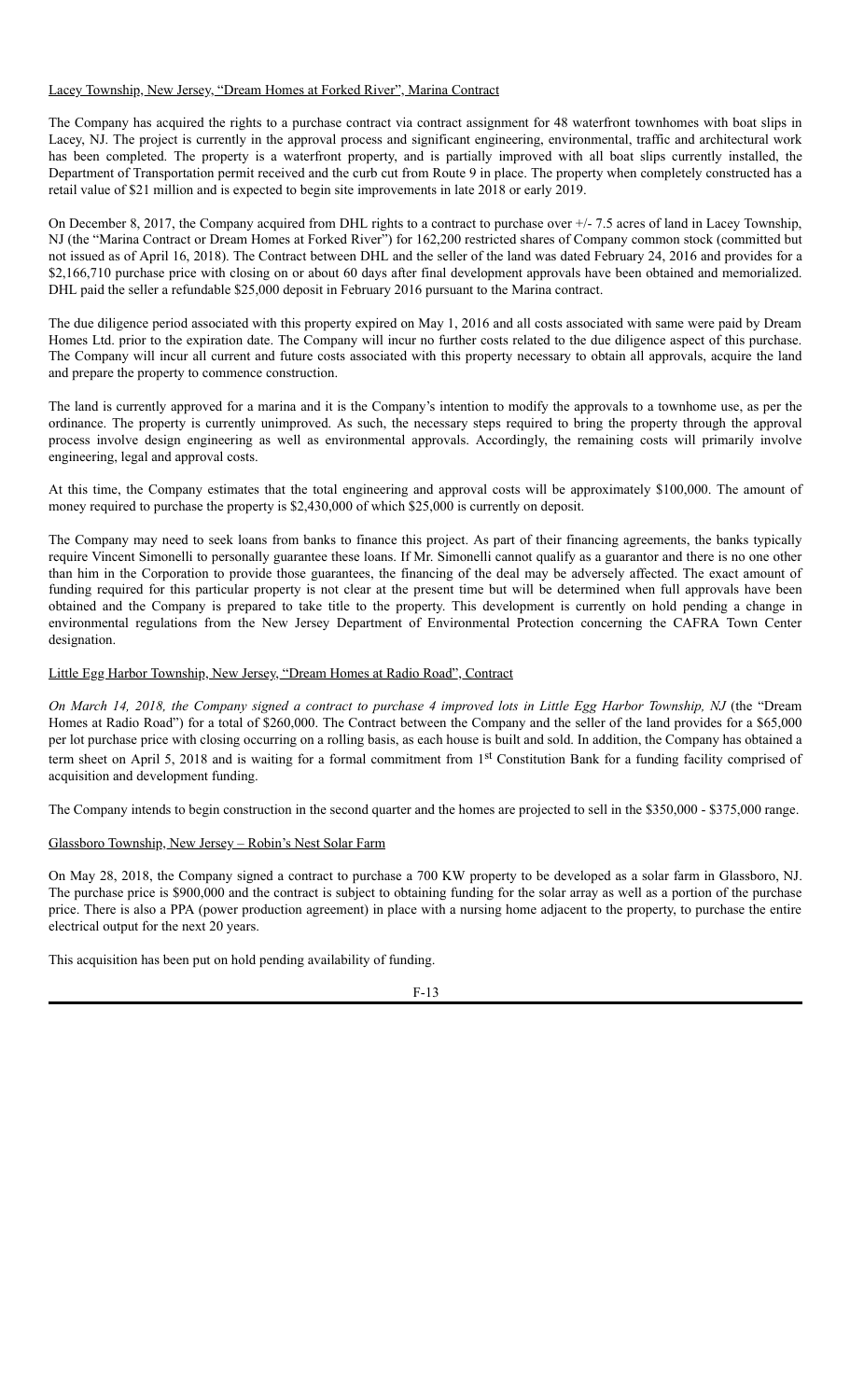71 Sheridan Street, Waretown, NJ – Property purchased for renovation and sale

On July 12, 2018, the Company purchased a single-family home property located at 71 Sheridan Street in Waretown, NJ. The home was originally damaged by Storm Sandy, and requires elevation and renovation in order to be brought into compliance with the latest FEMA flood zone requirements. The Company intends to complete a full height elevation, enclose the lower level, install 2 levels of deck facing the water, renovate the house completely and sell the property.

Louis Avenue – Bayville, NJ – Property being developed

In October of 2018, the company entered into a contract to develop and acquire 17 townhouse lots in Bayville NJ. Engineering and approvals are currently in process.

# **4-Loans Payable to Related Parties**

Loans payable to related parties is summarized as follows:

|                                          | June 30, 2019 | December 31, 2018 |        |  |
|------------------------------------------|---------------|-------------------|--------|--|
|                                          |               |                   |        |  |
| Loans payable to chief executive officer | 35,634        |                   | 29,025 |  |
| Loans payable to GPIL                    | 3,118         |                   | 3,118  |  |
| Loan payable to DHL                      | (13, 400)     |                   | 20,100 |  |
| Net total                                | 25.352        |                   | 52,243 |  |

All the loans above are non-interest bearing and due on demand.

#### **5 - Common Stock Issuances**

On February 22, 2017, DHDC issued 56,000 restricted shares of common stock to Green Chip Investor Relations pursuant to an Investor Relations and Consulting Services Agreement (see Note 8). The 56,000 restricted shares were valued at \$2,800 (or \$.05 per share), which amount was expensed in the three months ended March 31, 2017.

On March 1, 2017, DHDC committed to issue 71,429 restricted shares of common stock (issued April 24, 2017) to DHL valued at \$10,000, representing the amount of the refundable deposit on land made by DHL to the Seller in January 2017 for the Berkeley Township New Jersey contract (see Note 3).

On March 14, 2017, DHL assigned 275,000 restricted shares of Company common stock it held to the same minority stockholder of DHL that it assigned 100,000 shares of Company common stock on October 13, 2016 (see sixth preceding paragraph).

On April 26, 2017, DHDC issued 100,000 shares of restricted stock to General Development Corp. as payment of an assignment fee related to the 58-unit townhouse development in Lacey Township, NJ (see Note 3).

On July 12, 2017, DHDC issued 40,000 restricted shares of DHDC's common stock to Dream Homes, Ltd. ("DHL") in exchange for vehicles owned by DHL. The transaction reflected \$6,000 net carrying value of the assets on DHL's books at July 12, 2017.

On September 21, 2017, DHL assigned 25,000 restricted shares of Company common stock it held to the Secretary of both DHDC and DHL for services rendered to DHL. Accordingly, no stock-based compensation was recognized by DHDC.

On December 8, 2017, DHDC committed to issue 162,200 restricted shares of common stock to DHL valued at \$48,658 (DHL's historical cost of the assets being assigned), for the assignment of a contract to purchase property from DHL for the Lacey Township New Jersey contract (see Note 3).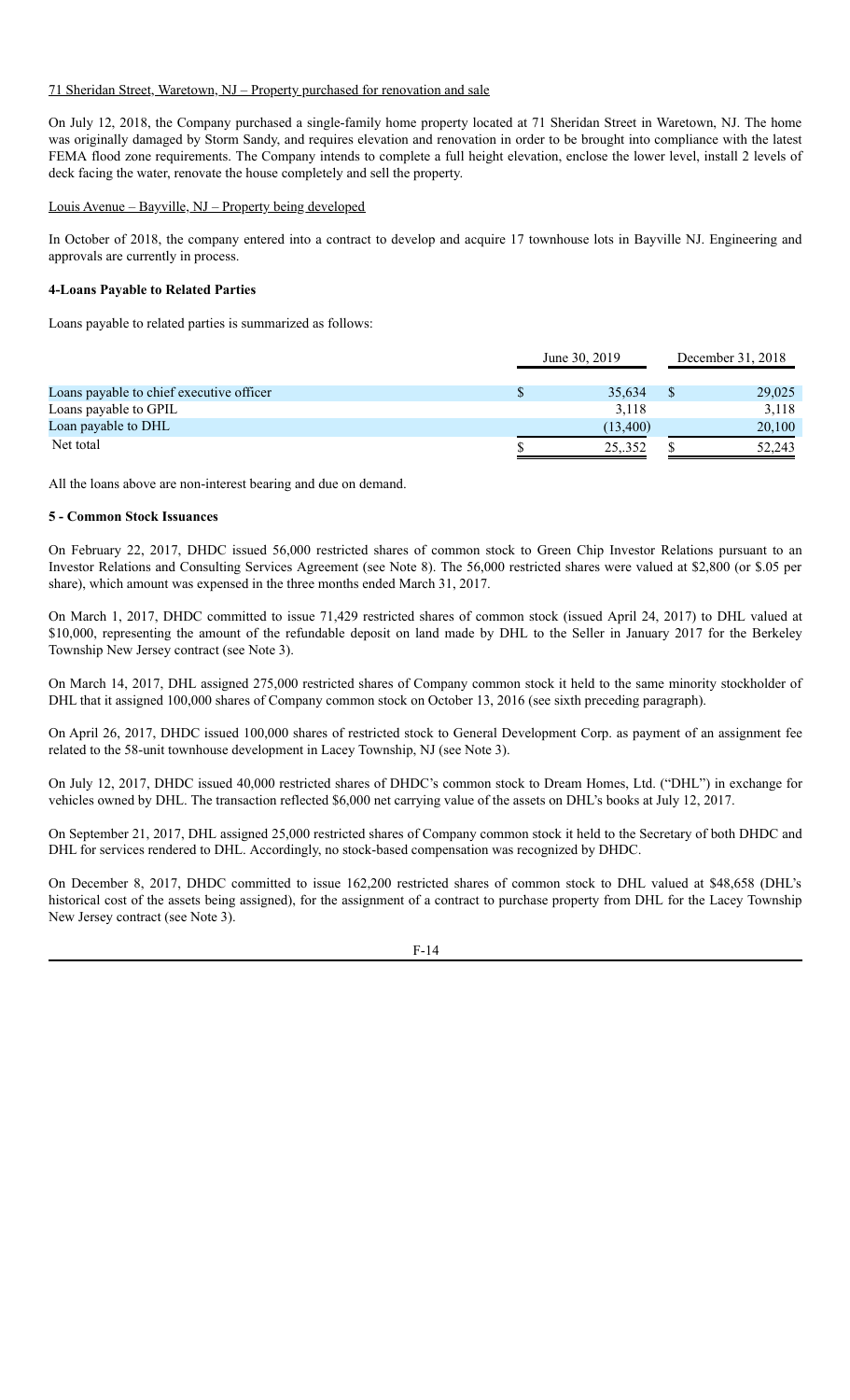On December 11, 2017, DHL assigned 100,000 restricted shares of Company common stock it held to the Company Securities Counsel of both DHDC and DHL in settlement of certain DHL accounts payable due him. Accordingly, no stock-based compensation was recognized by DHDC.

On December 27, 2017, DHDC committed to issue 12,500 restricted shares of DHDC's common stock for cash proceeds of \$ 5,000 at \$.40 per share per the Subscription Agreement.

On December 29, 2017, DHDC committed to issue 27,810 restricted shares of DHDC's common stock for settlement of \$ 11,124 accounts payable at \$.40 per share.

On January 31, 2018, DHDC committed to issue 16,000 restricted shares of DHDC's common stock for cash proceeds of \$11,400 at \$ .40 per share per the subscription agreement.

On February 9, 2018, DHL assigned 40,000 restricted shares of Company common stock it held to a minority stockholder of DHL. This minority stockholder of DHL had contributed \$10,000 out of approximately \$500,000 in a private placement of common stock of DHL in 2010. In addition, this minority stockholder of DHL also received 30,000 restricted shares of DHL common stock in 2011 for legal services. Accordingly, no stock-based compensation was recognized by DHDC for this assignment of 40,000 shares.

On February 9, 2018, DHL assigned 25,000 restricted shares of Company common stock it held to the Secretary of both DHDC and DHL for accounting and administrative services rendered to DHL. Accordingly, no stock-based compensation was recognized by DHDC for this assignment of 25,000 shares.

On February 9, 2018, DHL assigned 25,000 restricted shares of Company common stock it held to a director of DHDC and service provider to DHL for legal services provided to DHL. Accordingly, no stock-based compensation was recognized by DHDC for this assignment of 25,000 shares.

On February 26, 2018 DHDC issued 12,500 restricted shares of DHDC's common stock for cash proceeds of \$ 5,000 at \$.40 per share per the Subscription Agreement.

On May 9, 2019, the Company issued 58,000 restricted shares of restricted common shares to two individuals for consulting services at \$.10 per share.

On June 6, 2019, the Company issued 520,000 restricted shares for stock-based compensation at \$.10 per share to six individuals.

On June 6, 2019, the Company issued 1,000,000 restricted shares for debt reduction to the Chief Executive Officer at \$.10 per share.

On June 6, 2019, the Company issued 100,000 restricted shares for reduction of note payable at \$.10 per share.

#### **6 – Income Taxes**

The provisions for (benefit from) income taxes differ from the amounts computed by applying the statutory United States Federal income tax rate (21% in 2019 and 2018) to income (loss) before income taxes.

The sources of the differences follow:

|                                              |        | Six months ended<br>June 30, 2019 | Six months ended<br>June 30, 2018 |         |  |
|----------------------------------------------|--------|-----------------------------------|-----------------------------------|---------|--|
| Expected tax (benefit)                       |        | 1,845                             |                                   | (5,812) |  |
| State income taxes, net of Federal (benefit) |        | 791                               |                                   | (1,661) |  |
| Non-deductible stock-based compensation      |        | 22,990                            |                                   | 14,275  |  |
| NOL carryforward affect                      |        |                                   |                                   | (6,802) |  |
| Provision for income taxes                   |        | 25,626                            |                                   |         |  |
|                                              | $F-15$ |                                   |                                   |         |  |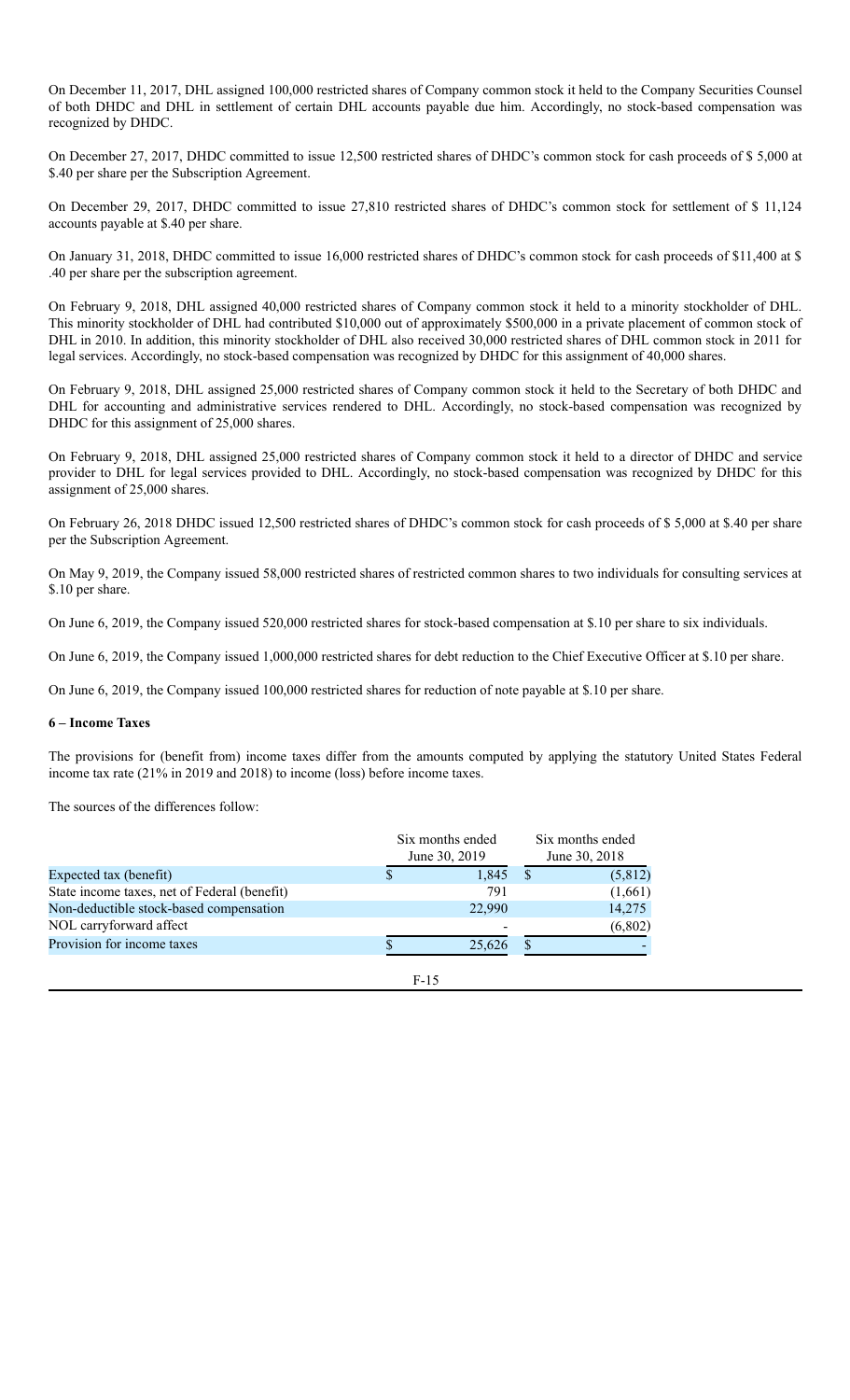The significant components of DHDC's deferred tax asset as of June 30, 2019 and December 31, 2018 are as follows:

|                                  | June 30, 2019 |  | December $31,2018$ |
|----------------------------------|---------------|--|--------------------|
|                                  |               |  |                    |
| Deferred tax assets:             |               |  |                    |
| Net operating loss carry forward |               |  |                    |
| Valuation allowance              |               |  |                    |
| Net deferred tax asset           |               |  |                    |

#### **7- Business Segments**

The company currently has one business segment which is residential construction, which is further divided into elevation/renovation, demolition and new home construction and new single and multi-family home developments. The residential construction segment is operated through DHDC's wholly owned subsidiary Dream Building, LLC (since August 19, 2016).

#### **8- Commitments and Contingencies**

#### Construction Contracts

As of June 30, 2019, Dream Building, LLC is committed under 16 construction contracts outstanding with homeowners with contract prices totaling \$ 3,631,330, which are being fulfilled in the ordinary course of business. None of these construction projects are expected to take significantly in excess of one year to complete from commencement of construction. The Company has no significant commitments with material suppliers or subcontractors that involve any sums of substance or, of long-term duration at the date of issuance of these financial statements.

#### Employment Agreements

On April 28, 2017, DHDC executed an Employment Agreement with a Vice President of Business Development. The term of the agreement was scheduled to run from April 28, 2017 to December 31, 2020, unless otherwise cancelled, and was renewable thereafter at 1-year intervals based on certain sales targets. The agreement provided for compensation based on sales. This person stopped working for the Company at the end of 2018 and the agreement was cancelled accordingly.

On May 8, 2017, DHDC executed an Employment Agreement with a newly appointed Sales Manager. The term of the agreement is from May 8, 2017 to May 8, 2019 and was renewable thereafter at 1-year intervals based on certain sales targets. That agreement has been renewed and is currently in force. The agreement provides for compensation based on sales.

#### Lease Agreement

On June 20, 2017, DHDC executed a lease for office and storage space located at 2109 Bridge Avenue, Point Pleasant, New Jersey. The term of the Lease is five years from June 20, 2017 to June 20, 2022 with two (2) five (5) year options to renew. The Lease provides for monthly rent commencing August 20, 2017 at \$1,200 per month until the earlier of completion of upstairs offices or November 20, 2017, at which time the monthly rent increases to \$2,200 per month. Assuming DHDC is current in all rent and other charges, DHDC has the option to cancel the Lease with 90 days written notice to Landlord.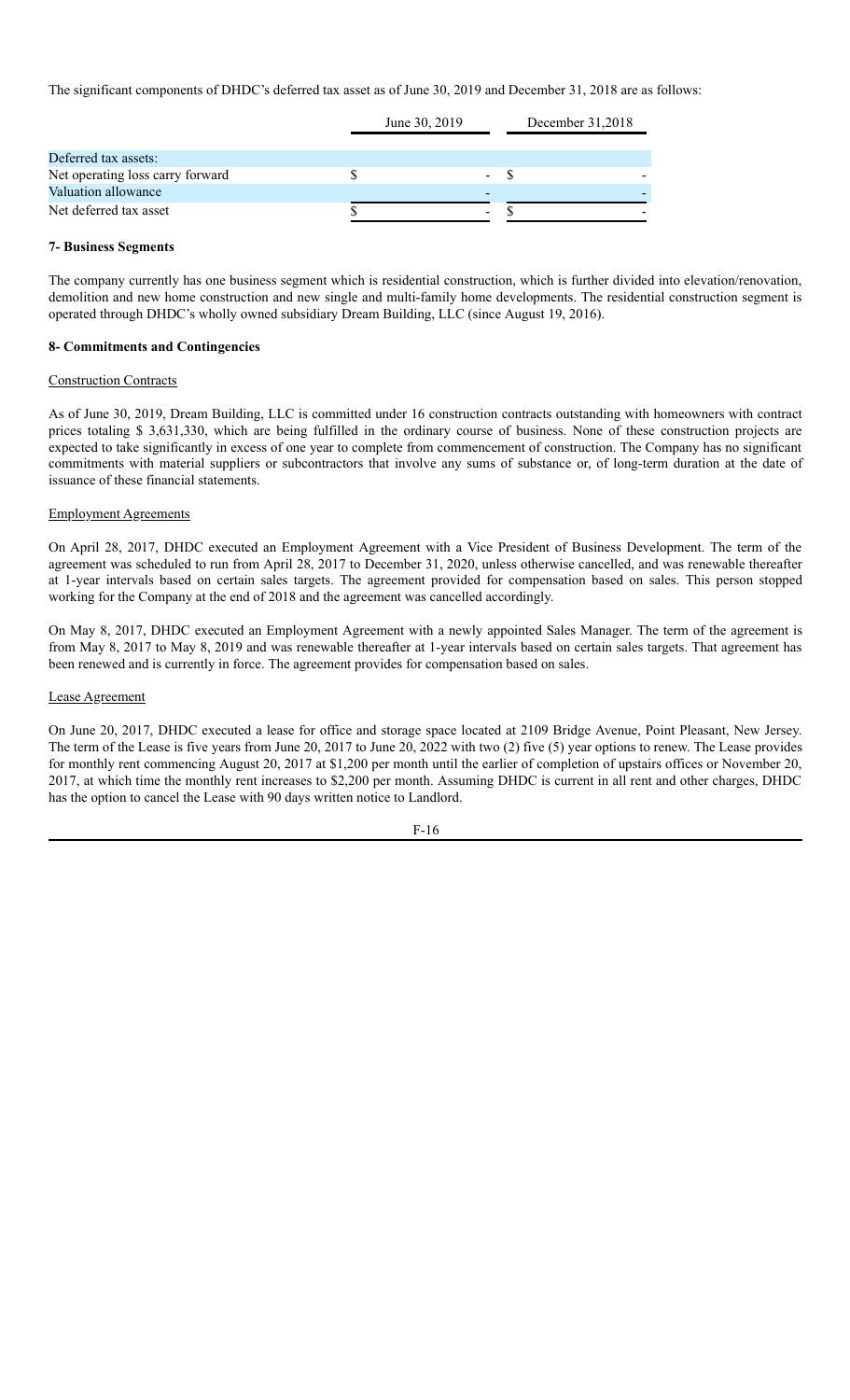For the six months ended June 30, 2019, rent expense under this lease agreement was \$9,600. Monthly lease payments were changed to \$1,000 per month as of 3/31/19.

This lease has ended as of 12/31/19 and the Company has vacated the premises. The Company is seeking other showroom office space in northern Ocean and southern Monmouth Counties.

#### Investor Relations Agreement

On February 10, 2017, the Company entered into an Investor Relations and Consulting Services Agreement with an investor relations firm. The agreement expired on August 31, 2017 and provided for issuance of 56,000 restricted shares of common stock valued at \$2,800 to the investor relations firm (stock issued on February 22, 2017) and \$2,000 per month fees to be paid to the investor relations firm commencing March 2017.

For the six months ended June 30, 2019 and 2018, consulting fees expense under this agreement was \$0 and \$2,000, respectively. This Agreement is no longer in effect on any type of constant basis, and the services of the Consultant are being utilized on an as-needed basis.

#### Line of Credit

On September 15, 2016, DHDC established a \$50,000 line of credit with General Development Corp., a non-bank lender. Advances under the line bear interest at a rate of 12%, with interest being payable on demand. The outstanding principal is due and payable in 60 months. The line is secured by the personal guarantee of the Company's Chief Executive Officer. The agreement to fund automatically renews on a yearly basis as long as interest payments are current. To date, the Company has received several advances under the line of credit. As of 12/31/19, the outstanding principal balance was \$162,000. Interest expense was brought current as of 1/3/20.

## Private Placement

On November 3, 2017, the Company released a Private Placement Memorandum, which consists of an equity and debt offering for up to \$5,000,000 in new capital. This capital will be utilized for acquisition and development of several of the properties the Company has under contract, as well as expansion into the Florida market. The offering is comprised of Units for sale as well as convertible debt. Each Unit is priced at \$.40 per common share and includes 1 warrant to purchase an additional share of common stock for \$.60 within 3 years of the date of Unit purchase. The convertible debt is offered at an 8% coupon, paid quarterly, has a maturity of 4 years and is convertible at \$.75 per share. The offering was scheduled to close on January 2, 2018 and was extended unchanged by the Company to September 2, 2018.

As of May 21,, 2018, the Company has sold a total of 68,810 units and received \$16,400 in cash (\$5,000 in December 2017 for 12,500 units, \$6,400 in January 2018 for 16,000 units and \$5000 in February 2018 for 12,500 units) and was granted a reduction in accounts payable from a lumber vendor of 11,124 for 27,810 units issuable to the vendor as of December 31, 2017.

#### **9- Related Party Transactions**

#### Dream Homes Ltd. Allocated payroll

The Company uses the services of Dream Homes Ltd. (DHL) personnel for its operations. For the six months ended June 30, 2019 and 2018, selling, general and administrative expenses include \$225,665 and \$70,152, respectively, incurred for the Company's estimated share of DHL's gross payroll and payroll taxes for the 2018 amount includes \$17,500 salary paid to the Company's Chief Executive Officer and \$14,400 salary paid to the Company's Secretary and VP of Human Resources.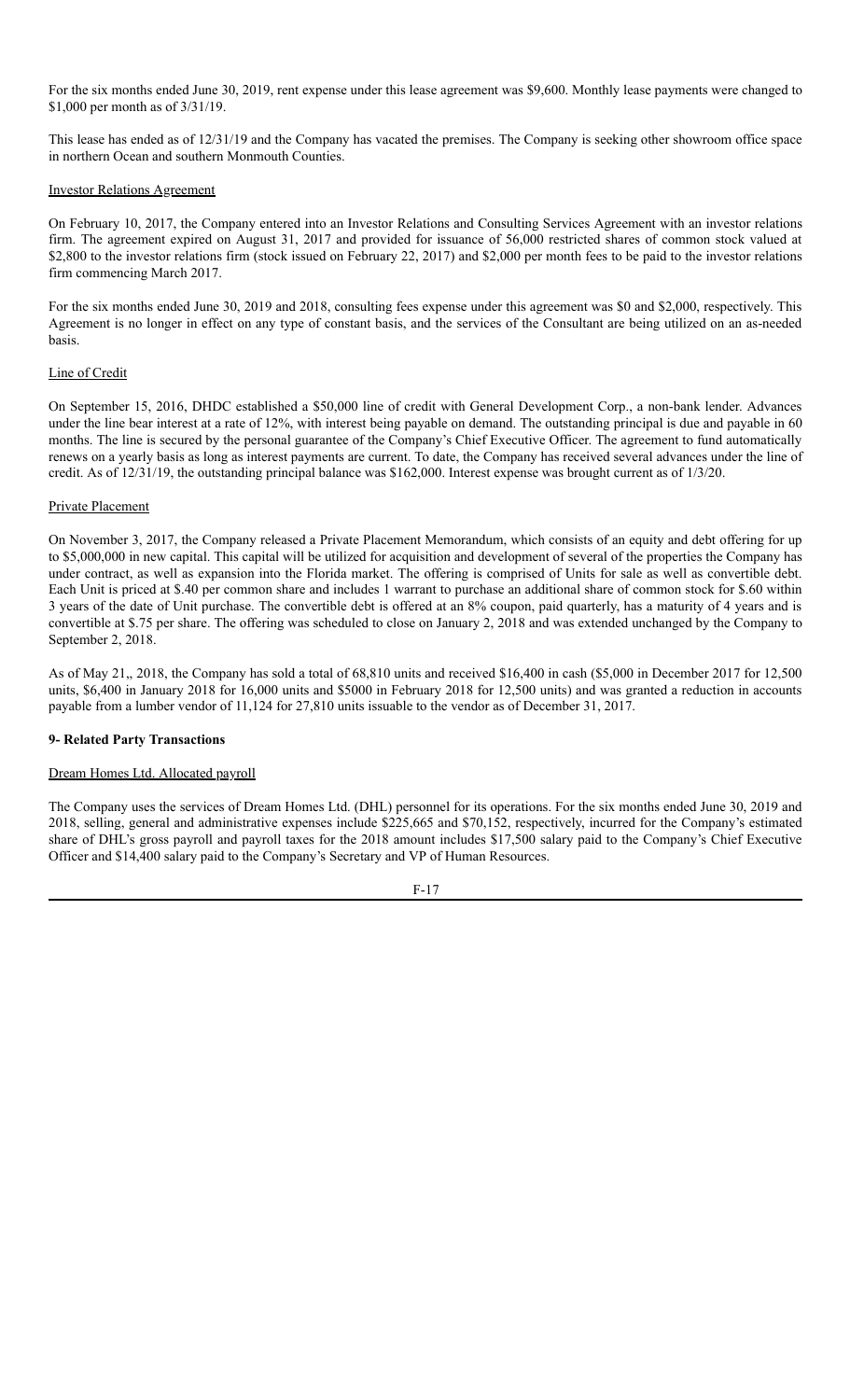## Office Space

The Company has occupied office space located in Forked River, New Jersey which is owned by an affiliated company. Commencing April 2017, the Company has paid DHL monthly rent of \$2,000 (\$12,000 total for the six months ended June 30, 2019) for this office space.

#### **10- Stock Warrants**

On July 12, 2017, DHDC issued 750,000 stock warrants to various members of Dream Homes & Development Corporation's executive team (including 500,000 to the Company's Chief Executive Officer, 100,000 to the Company's Secretary, and a total of 60,000 to the Company's two other directors and 50,000 to a non-executive DHL project manager employee). These Warrants entitle the holder to purchase shares of Dream Homes & Development Corporation at \$0.30 per share through July 20, 2020. These warrants vest to the Holder on a semi-annual basis over a 36-month period contingent upon Holder's continued association with the Company. The \$407,850 total fair value (calculated using the Black Scholes option pricing model and the following assumptions: (1) stock price of \$0.60, (2) exercise price of \$0.30, (3) dividend yield of 0%, (4) risk-free interest rate of 1.53%, (5) expected volatility of 171%, and (6) term of 3 years) of the 750,000 warrants is being expensed evenly over the 3 years requisite service period of the individuals that were granted these warrants commencing in July 2017. For the three months ended March 31, 2019 and 2018, stock-based compensation attributable to the warrants was \$30,394 and \$ 33,988, respectively, using the above Black Scholes option pricing model. For the year ended December 31, 2018, stock-based compensation attributable to the warrants was \$ 117,844 using the above Black Scholes option pricing model.

Included within the 750,000 warrants described in the preceding paragraph are 20,000 warrants issued to the Company's Vice President of Business Development that are not covered by the Employment Agreement dated April 28, 2017 described in Note 8. These warrants have been cancelled since this individual is no longer with the Company as of 12/31/18. Also included within the 750,000 warrants described in the preceding paragraph are 20,000 warrants issued to the Company's Sales Manager that are not covered by the Employment Agreement dated May 8, 2017 described in Note 8.

Effective April 1, 2020, all remaining warrants were cancelled.

### 11- Receivable from Arbitration and settlement of in process customer construction contract in dispute and related losses **recognized and recorded by the Company**

The Company began work on a construction contract in the amount of \$307,000 in August 2016. Through September 30, 2017, the Company billed the customer a total of \$219,565, collected a total of \$130,247 from the customer, and accordingly had a balance due from the customer of \$89,318 at September 30, 2017. When the customer refused to pay the \$89,318 balance, the Company ceased working on the contract in July 2017, filed a request for arbitration on October 3, 2017, and filed a Construction Lien Claim on October 18, 2017. On March 6, 2018, the American Arbitration Association awarded the Company \$75,000 in connection with its claim. To date the Company has not yet collected the \$75,000 owing to it under the arbitration award. Based upon advice of Company Counsel it still has further legal actions available to it to ultimately facilitate payment from the customer of the \$75,000 in the contract dispute. Accordingly, at December 31, 2017 the Company has recognized a loss of \$14,318 on the write-down of accounts receivable from this customer which has been reflected as a reduction in revenue from construction contracts and gross profit for the year ended December 31, 2017.

At December 31, 2017, there was a "Costs and estimated earnings in excess of billings" asset relating to the Arbitration Award disputed contract of \$48,419 representing the difference between the amount billed to the customer of \$219,565 and costs and estimated earnings of \$267,984 through December 31, 2017. Accordingly, at December 31, 2017 the Company has also recognized a loss of \$48,419 on the write-down of the "Costs and estimated earnings in excess of billings" asset attributable to this disputed customer contract, which has been reflected as a reduction in revenue from construction contracts and gross profit for the year ended December 31, 2017. Over the life of this contract the Company recognized a cumulative gross profit of \$17,658 through December 31, 2017, which is net of a negative gross profit of (\$9,012) for the year ended December 31, 2017, based upon the write-down of \$14,318 described in the preceding paragraph and the \$48,419 write-down described in this paragraph, which aggregate to \$62,732.

## **12- Subsequent Events**

A contract was signed to acquire 70 approved townhome units in October 2019, after 31 months of discussion. . A contract was signed to purchase 52 approved townhome units in Forked River, NJ.

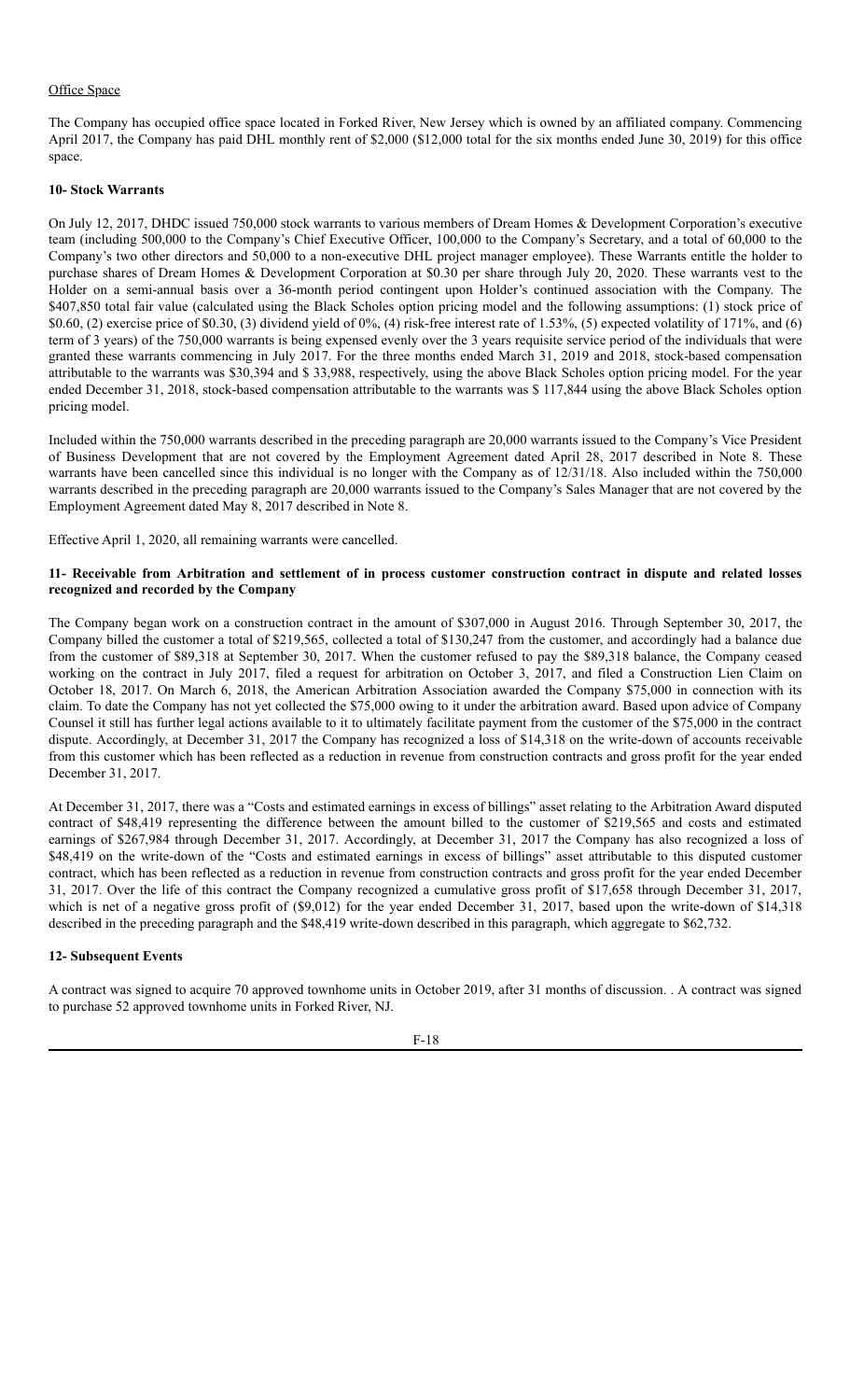#### <span id="page-18-0"></span>**ITEM 2. Management's Discussion and Analysis of Financial Condition and Results of Operations.**

This Quarterly Report on Form 10-Q/A and other written reports and oral statements made from time to time by the Company may contain so-called "forward-looking statements," all of which are subject to risks and uncertainties. One can identify these forwardlooking statements by their use of words such as "expect," "plan," "will," "may," "anticipate," "believe," "estimate," "should," "intend," "forecast," "project" the negative or plural of these words, and other comparable terminology. One can identify them by the fact that they do not relate strictly to historical or current facts. These statements are likely to address the Company's growth strategy, financial results and product and development programs. One must carefully consider any such statement and should understand that many factors could cause actual results to differ from the Company's forward-looking statements. These factors include inaccurate assumptions and a broad variety of other risks and uncertainties, including some that are known and some that are not. No forwardlooking statement can be guaranteed and actual future results may vary materially. The Company does not assume the obligation to update any forward-looking statement. One should carefully evaluate such statements in light of factors described in the Company's filings with the SEC, especially the Company's Annual Report on Form 10-K and the Company's Quarterly Reports on Form 10-Q. In various filings the Company has identified important factors that could cause actual results to differ from expected or historic results. One should understand that it is not possible to predict or identify all such factors. Consequently, the reader should not consider any such list to be a complete list of all potential risks or uncertainties.

#### **Use of Terms**

The following discussion analyzes our financial condition and results of operations for the six months ended June 30, 2019 and 2018. Unless the context indicates or suggests otherwise, reference to "we", "our", "us" and the "Company" in this section refers to the operations of Dream Homes & Development Corporation (DHDC),

#### **PLAN OF OPERATION**

#### **Overview**

Building on a history of over 1,500 new homes built, the management of Dream Homes & Development Corporation has positioned the company to emerge as a rapidly growing regional developer of new single-family homes & subdivisions as well as a leader in coastal construction, elevation and mitigation. In the seven years that have passed since Superstorm Sandy flooded over 30,000 owneroccupied homes, Dream Homes has helped hundreds of homeowners to rebuild or raise their homes to comply with new FEMA requirements. While other builders have struggled to adapt to the changing market and complex Federal, State and local regulations involved with coastal construction in Flood Hazard Areas, Dream Homes has excelled. As many of our competitors have failed, Dream Homes has developed a reputation as the region's most trusted builder and has even become known as the "rescue" builder for homeowners whose projects have been abandoned by others. Due to the damage caused by the storm, as well as the material changes in the FEMA flood maps which now require over 30,000 homeowners along the New Jersey coastline to elevate their homes, Dream Homes is positioned to capitalize on this opportunity for substantial revenue growth.

Management recognized that the effects of Super Storm Sandy, which occurred on 10/29/12, would be far reaching and cause an almost unlimited demand for construction services, as well as specific construction information. Due to the damage caused by the storm, as well as the material changes in the FEMA flood maps which now require over 30,000 homeowners along the New Jersey coastline to elevate their homes, management feels that focusing on the construction field will continue to provide a stable revenue stream for the company.

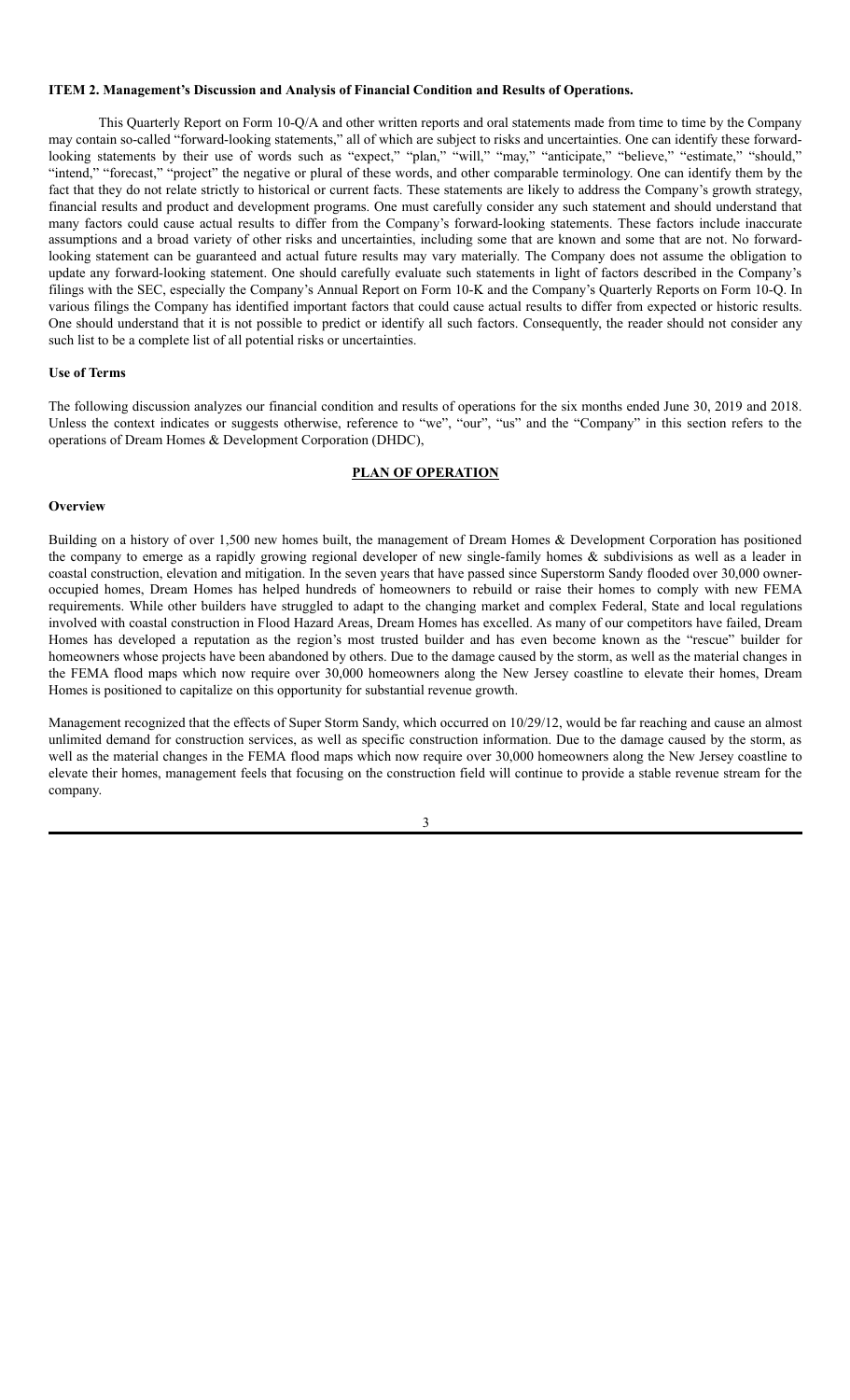In addition to the New Jersey market, the Company, through its Dream Building LLC subsidiary, has become licensed in Florida to pursue recent opportunities for elevation, restoration, renovation and new construction brought about by the damage caused by recent hurricanes. Initial markets to be targeted are located primarily in the southwest portion of the state, between Naples and Cape Coral.

Dream Building LLC. operates as a wholly owned subsidiary of Dream Homes and Development Corporation and continues to pursue opportunities in the real estate field, specifically in new home construction, home elevations and renovations. The amount of these projects currently under contract as of June 30, 2019 is \$3,631,330.

In addition to the above projects, which are in process, Dream Building LLC has also estimated an additional \$5,300,000 worth of residential construction projects and added over 200 active prospects to its data base. All these prospects are prime candidates for educational videos and short books on specific construction and rebuilding topics, as well as candidates for rebuilding projects to be built under the Dream Building LLC division.

In addition to the projects which the Company currently has under contract for elevation, renovation, new construction and development, there are a number of parcels of land which the Company has the ability to secure, whether through land contract or other types of options. These parcels represent additional opportunities for development and construction potential on the order of an additional 400 - 800 lots and/or residential units to be developed and built within an approximate time horizon of 5 years. Conceivably, this volume of production could yield \$120,000,000 - \$240,000,000 in gross revenue and \$25,000,000 - \$50,000,000 in earnings to the Company.

### **Properties currently under contract to purchase and in the development stage**

Dream Homes is in contract and under development for a parcel which will yield 58 new townhomes in the Ocean County NJ area. This acquisition was made for common stock and occurred in the 4th quarter of 2016. This property is currently in the approval process. This development project is scheduled to begin in 2020 and is projected to add approximately \$13,000,000 to the Company's gross sales, through its Dream Building LLC division.

The Company has received preliminary CAFRA approval for the 58-unit townhouse development. A planning board hearing for preliminary and final site plan and subdivision approval occurred on December 11, 2017, which produced input and comments from the Planning Board as well as surrounding homeowners. Currently, the property is subject to an application with the state planning commission to be designated as a CAFRA Town Center property, which will enable greater density. As such the planning board has agreed to reschedule the hearing pending passage of this planning zone by New Jersey.

The Company has signed a contract for 48 waterfront townhomes with boat slips in Lacey, NJ. The project is currently in the approval process and significant engineering, environmental, traffic and architectural work has been completed. The property is partially improved with all boat slips built. This development is currently in a holding pattern, pending the receipt of a CAFRA Town Center designation from the New Jersey Department of Environmental Protection.

On April 24, 2018, the Company signed a contract to purchase a single-family waterview home in Ocean Township, NJ for \$68,000, which later closed on July 11, 2018. The property was submitted for a variance and approved in January of 2019. The home is in need of elevation and renovation, which is expected to cost an additional \$125,000.

The Company has renovated and is in the process of selling the property. The property is expected to sell to a 3<sup>rd</sup> party purchasers for approximately \$400,000. The Company sold 49% of the equity interest to a private investor.

On May 3, 2018, the Company submitted a signed letter of intent to purchase 5.5 acres of property in Gloucester County, which is currently being approved for a 120-unit apartment complex. The Company has a signed contract and has been proceeding with development approvals.

On May 11, 2018, the Company received back a signed letter of intent to purchase 2.3 acres of property in Berkeley Township, NJ. The Company is currently in contract to purchase the property. The property was previously approved for 12 duplex residential units. A contract has been signed on this property and the Company is currently in the development and approval stages. The proposed development will yield 17 townhomes.

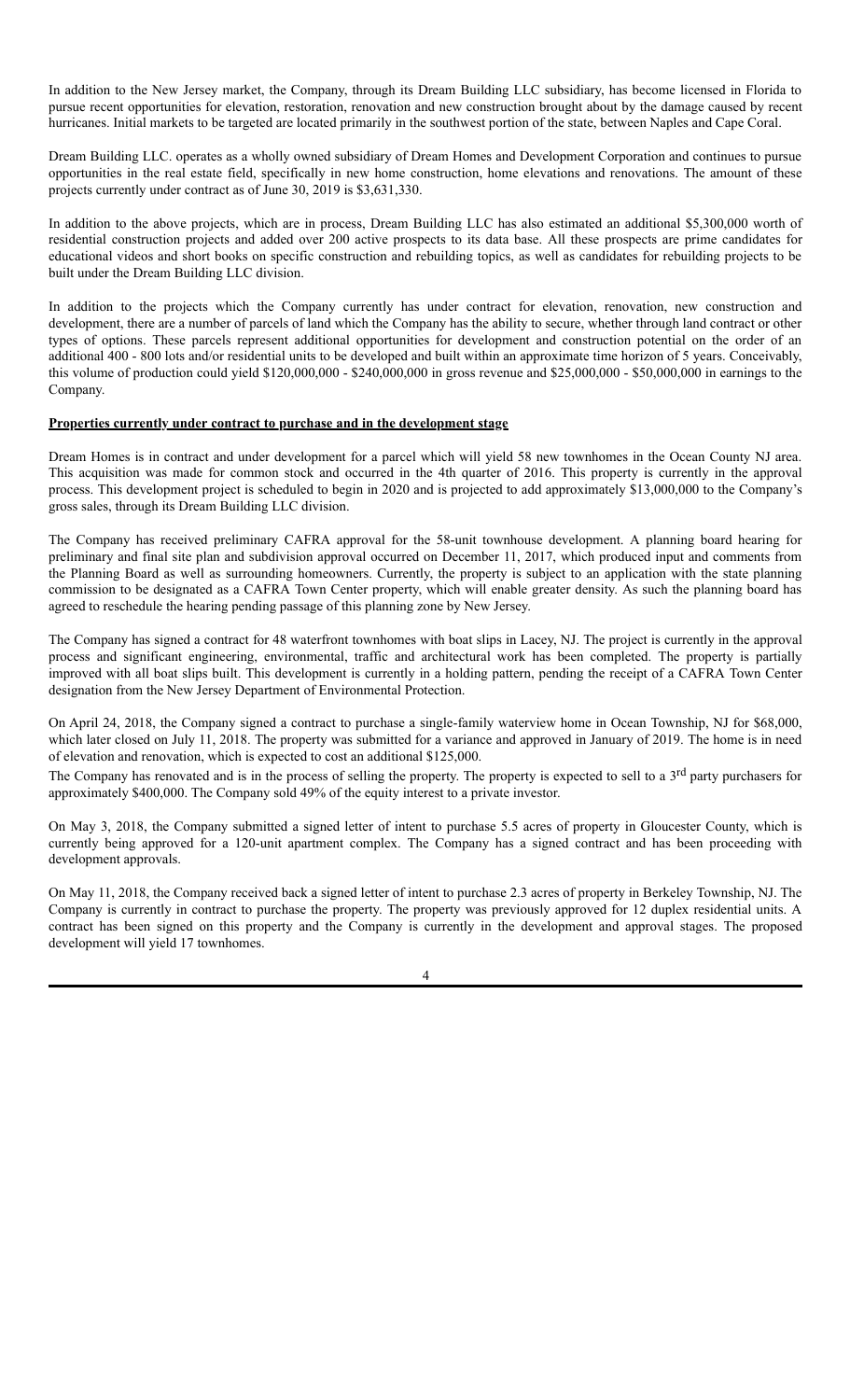On December 7, 2018, the Company signed a contract to purchase a property in Gloucester County, NJ, which will be approved for +/- 70 units of age-restricted housing. The property is currently in the approval stage. An application was made to the DEP for a wetlands letter of interpretation, which is currently pending.

A revised 3<sup>rd</sup> letter of intent (LOI) has just been offered to acquire 70 townhouse lots in Ocean County, NJ and it is Management's opinion that this property is moving forward to contract. This property is approved and unimproved. The project is slated to begin in the early part of 2020 and has a retail value of \$17 million. A contract to acquire this property was signed in October or 2019. It is anticipated that this property will close in spring of 2020 and construction will begin immediately.

## **Properties in discussion with signed letters of intent, not in contract**

A letter of intent (LOI) has just been offered to acquire property to develop 15 single family homes in central Ocean County, NJ and it is Management's opinion that this property is moving forward to contract. This property is unapproved and unimproved.

Discussions have been occurring since December of 2017 and a signed letter of intent has been offered to acquire property to develop 102 townhome units in southern Ocean County, NJ. This property was originally in contract and under development by the Company's management team during the 2006-2009 period, at which time the project was not finalized due to the financial crisis of 2009. As such, a large amount of engineering, environmental, traffic and architectural work has been completed. It is Management's opinion that this property is moving forward to contract. This property is not fully approved and is unimproved. Development and approval work for the project is slated to begin in late 2019 / early 2020. The project has a retail value of \$23 million.

On May 17, 2018, the Company submitted a signed contract to purchase a 700 KW property to be developed as a solar farm in Glassboro, NJ. The purchase price is \$700,000 and the contract is subject to obtaining funding for the solar array as well as a portion of the purchase price. There is also a PPA (power production agreement) in place with a nursing home adjacent to the property, to purchase the entire electrical output for the next 20 years. This property is still available and is on hold pending funding availability.

These new developments with signed letters of intent, as well as the four developments that are under contract and in development represent over \$108 million in new home construction projects on the books in the next few years. This work will occur over the next 3-4 years and is in addition to the elevation/renovation division of the business. Management is very positive about these new developments, as well as the cutting-edge construction technologies being employed to create healthier, safer, more energy efficient homes.

Dream Homes has experienced solid growth in both the new home and elevation divisions, as well as strong additions to our personnel infrastructure, which are just now beginning to bear fruit. Our new Modular Home Showroom in Little Egg Harbor has also led to an increase in modular traffic and sales, as well as facilitated and increased client selections throughout our entire region.

The Company was awarded the Ocean County Best of the Best Awards for 2017, 2018 & 2019 in two categories (Best Custom Modular Builder and Best Home Improvement Contractor), which has caused significant new awareness and interest from the public. This has led to more showroom traffic, completed estimates and signed contracts. Referrals about Dream Homes are also being generated from many industry professionals, such as architects, engineers and attorneys, who've either had clients with abandoned projects or simply want to retain Dream due to superior performance and reliability.

The phrase 'The Region's Most Trusted Builder' accurately describes the company and is becoming increasingly well known to homeowners in need of new homes, elevation & renovation work. The management team has never failed to complete a project in over 24 years in the industry.

The Company's business model over the last year has been focused on increasing the new home and new development portion of our business, until it represents 50% - 70% of our entire revenue stream, from the current level of 20%. New home development has a much greater scalability and growth potential than elevation/renovation work. The Company has enjoyed steady growth in the renovation/elevation portion of the company and anticipates that by year end 2018 each part of the company (new homes and elevation work) will represent 50% of total revenue. By mid-year 2019, new home construction and development should represent over 70% of revenue.

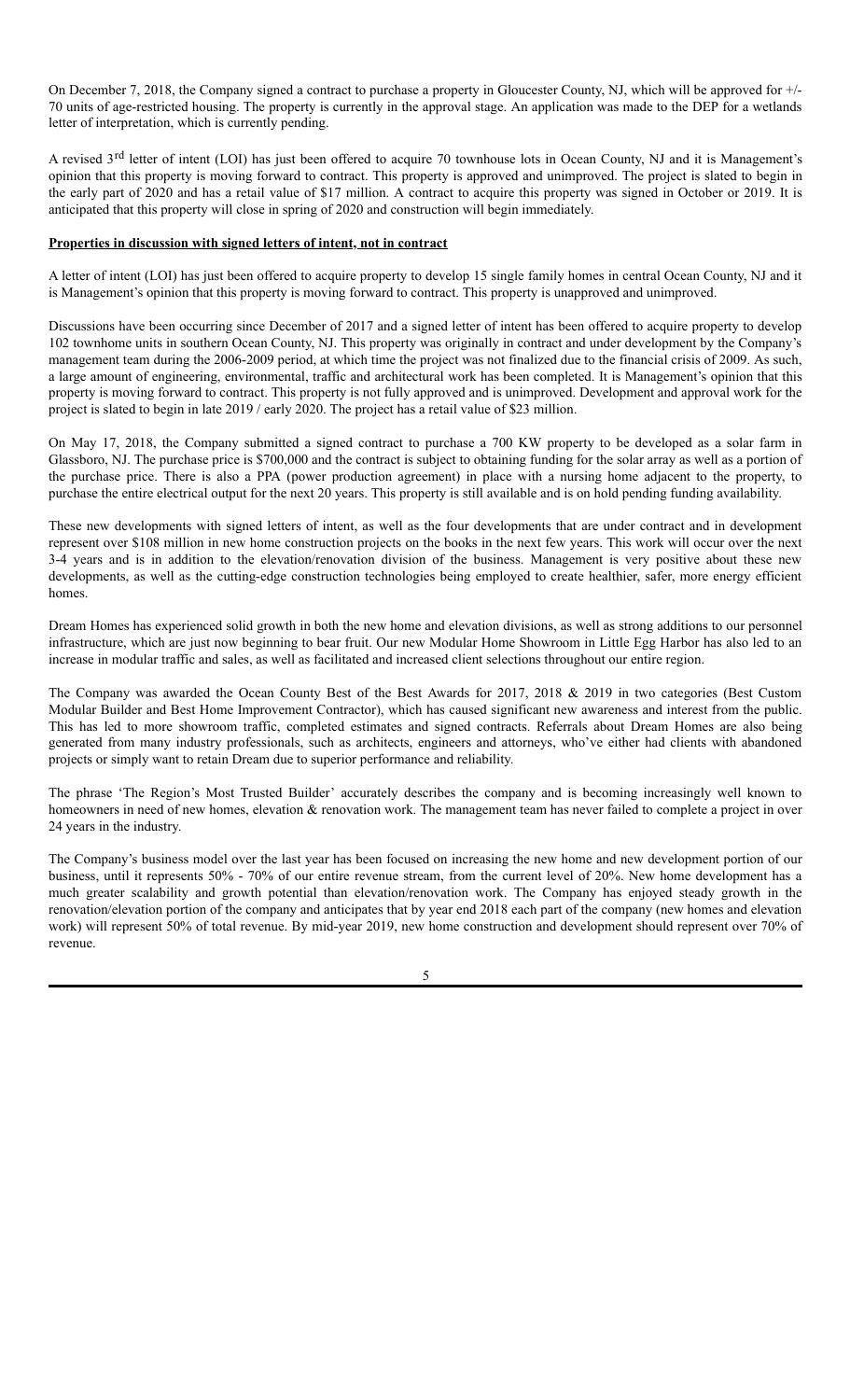Management hopes for steady growth in all segments of the company, since the rebuilding process will occur over the next 15-20 years. The combined total number of homes affected by Storm Sandy that will need to be raised or demolished and rebuilt is in excess of 30,000 homes, of which less than 10,000 have been rebuilt. This remaining combined market for new construction and elevation projects in the Company's market area is estimated to be in the range of \$3.4 billion dollars. The company anticipates being able to efficiently address 5% - 10% of this market. Dream Homes' potential operations include the development and sale of a variety of residential communities, including construction of semi-custom homes, entry-level and first time move-up single-family and multifamily homes.

Among the Company's other assets that are currently held, are the rights to operate the educational construction seminar known as "Dream Homes Nearly Famous Rebuilding Seminar", as well as the informational blog known as the "Dream Homes Rebuilding Blog."

The Nearly Famous Rebuilding Seminar is held at several times throughout the year, and is a powerful educational tool for homeowners who need of rebuilding or renovations. This seminar has been presented steadily since early 2013, and is designed to educate and assist homeowners in deciphering the confusion about planning and executing complex residential construction projects.

Due to the opportunities afforded by the market conditions, Dream Homes and Development Corporation as well as Dream Building LLC, which operates as a wholly owned subsidiary of Dream, will continue to pursue opportunities in the construction and real estate field, specifically in new home construction, home elevations and renovations.

### **RESULTS OF OPERATIONS – DREAM HOMES & DEVELOPMENT CORPORATION**

The summary below should be referenced in connection with a review of the following discussion of our results of operations for the six months ended June 30, 2019 and 2018.

# **STATEMENTS OF OPERATIONS Unaudited**

|                                                                                                                     | Six months ended<br>June 30, 2019 | Six months ended<br>June 30, 2018 |            |
|---------------------------------------------------------------------------------------------------------------------|-----------------------------------|-----------------------------------|------------|
| Revenue:                                                                                                            |                                   |                                   |            |
| Construction contracts                                                                                              | \$<br>1,543,647                   | \$                                | 1,299,477  |
| Total revenue                                                                                                       | 1,543,647                         |                                   | 1,299,477  |
| Cost of construction contracts                                                                                      | 1,016,978                         |                                   | 707,192    |
| Gross profit                                                                                                        | 526,669                           |                                   | 592,285    |
| <b>Operating Expenses:</b>                                                                                          |                                   |                                   |            |
| Selling, general and administrative, including stock-based compensation of<br>\$110,194 and \$ 67,976, respectively | 559,052                           |                                   | 602,191    |
| Depreciation expense                                                                                                | 2,923                             |                                   | 2,456      |
| Total operating expenses                                                                                            | 561,975                           |                                   | 604,647    |
| (Loss) from operations                                                                                              | (35,306)                          |                                   | (12, 362)  |
| Other expenses (income):                                                                                            |                                   |                                   |            |
| Interest expense                                                                                                    | 1,470                             |                                   |            |
| Cancellation of debt                                                                                                | (12,000)                          |                                   |            |
| Total other expenses (income)                                                                                       | (10, 530)                         |                                   |            |
| Net income (loss) before income taxes                                                                               | (24,776)                          |                                   | (12, 362)  |
| Provision for income tax expense                                                                                    | (25,626)                          |                                   |            |
| Net (loss)                                                                                                          | \$<br>(50, 402)                   | S                                 | (12, 362)  |
| Basic and diluted (loss) per common share                                                                           | \$<br>$(.00)$ \$                  |                                   | (.00)      |
| Weighted average common shares outstanding-basic and diluted                                                        | 24,200,993                        |                                   | 24,200,963 |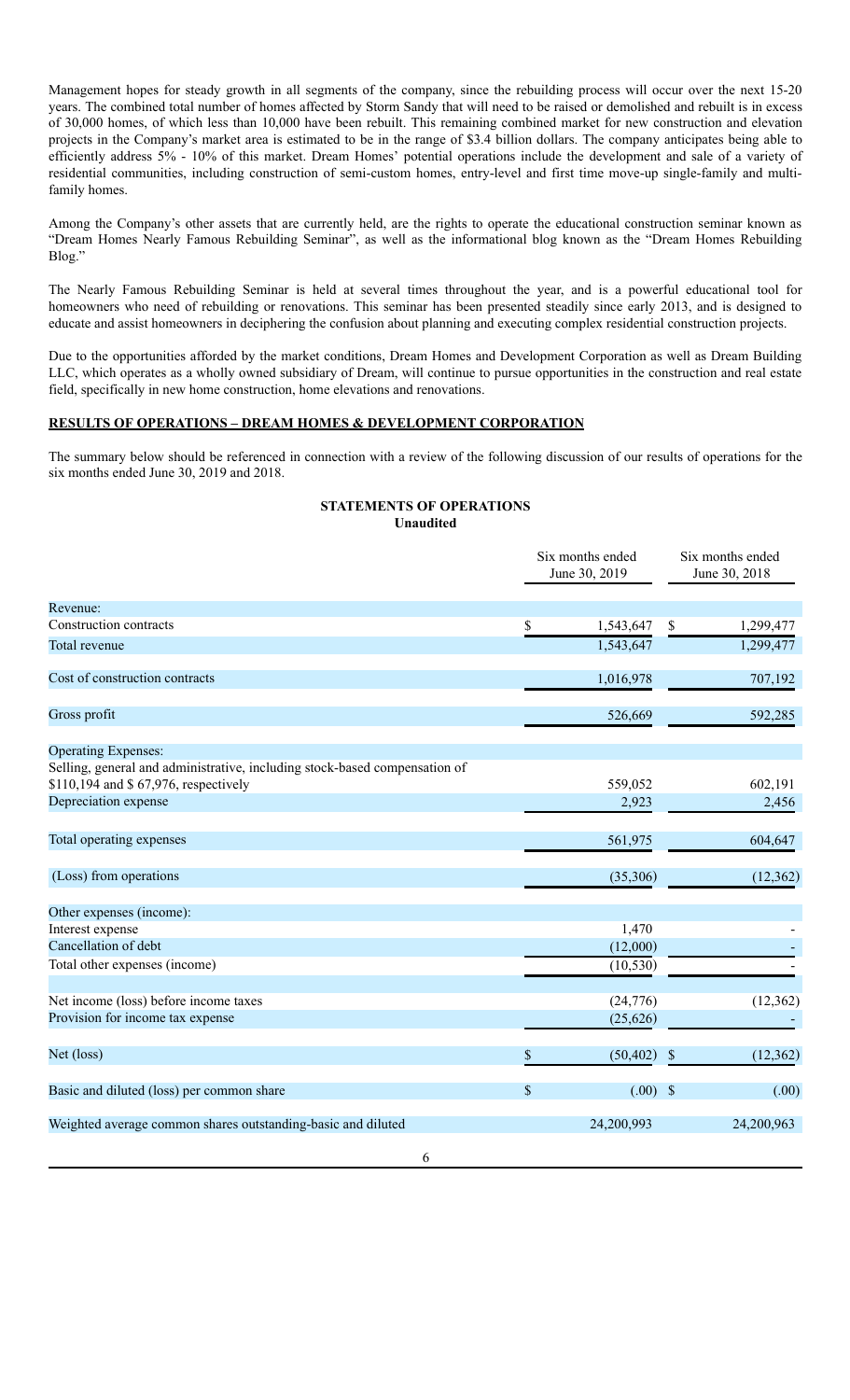#### **Results of Operations - Comparison for the six months ended June 30, 2019 and 2018.**

## *Revenues*

For the six months ended June 30, 2019 and 2018, revenues were \$1,543,647 and \$1,299,477 respectively. The increase in revenue of \$244,170, was due to new contracts.

## *Cost of Sales*

For the six months ended June 30, 2019 and March 31, 2018, cost of construction contracts were \$1,016,978 and \$707,192, respectively. This increase of \$309,786 was due mainly to increased production.

### *Operating Expenses*

Operating expenses decreased \$42,672 from \$604,647 in 2018 to \$561,975 in 2019.

## **Liquidity and Capital Resources**

As of June 30, 2019 and December 31, 2018, our cash balance was \$219,104 and \$118,687, respectively, total assets were \$1,074,526 and \$979,650, respectively, and total current liabilities amounted to \$612,694 and \$665,610, respectively, including loans payable to related parties of \$25,352 and \$52,243, respectively. As of June 30, 2019 and December 31, 2018, the total stockholders' equity was \$461,832 and \$314,040, respectively. We may seek additional capital to fund potential costs associated with expansion and/or acquisitions.

## *Inflation*

The impact of inflation on the costs of our company, and the ability to pass on cost increases to its subscribers over time is dependent upon market conditions. We are not aware of any inflationary pressures that have had any significant impact on our operations since inception, and we do not anticipate that inflationary factors will have a significant impact on future operations.

# **OFF-BALANCE SHEET ARRANGEMENTS**

We do not maintain off-balance sheet arrangements nor do we participate in non-exchange traded contracts requiring fair value accounting treatment.

# <span id="page-22-0"></span>**Item 3. Quantitative and Qualitative Disclosures About Market Risk.**

Not applicable.

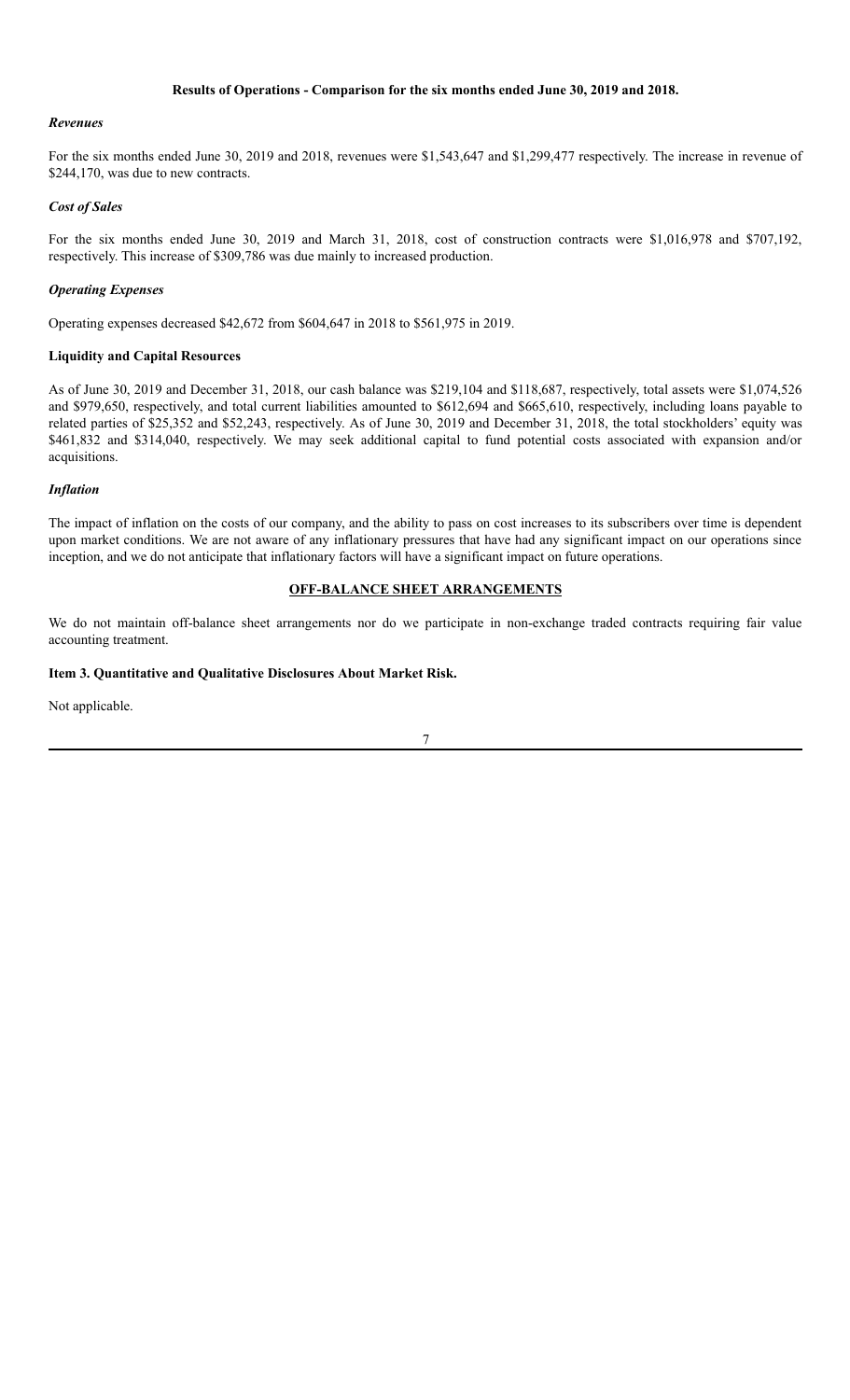#### <span id="page-23-0"></span>**Item 4. Controls and Procedures.**

#### *Disclosure Controls and Procedures*

The Company has adopted and maintains disclosure controls and procedures that are designed to provide reasonable assurance that information required to be disclosed in the reports filed under the Exchange Act, such as this Form 10-Q, is collected, recorded, processed, summarized and reported within the time periods specified in the rules of the Securities and Exchange Commission. The Company's disclosure controls and procedures are also designed to ensure that such information is accumulated and communicated to management to allow timely decisions regarding required disclosure. As required under Exchange Act Rule 13a-15, the Company's management, including the Principal Executive Officer and Principal Financial Officer, has conducted an evaluation of the effectiveness of disclosure controls and procedures as of the end of the period covered by this report. Based upon that evaluation, the Company's President concluded that the Company's disclosure controls and procedures are not effective to ensure that information required to be disclosed by the Company in the reports that the Company files or submits under the Exchange Act, is recorded, processed, summarized and reported, within the time periods specified in the SEC's rules and forms, and that such information is accumulated and communicated to the Company's management, including the Company's President, as appropriate, to allow timely decisions regarding required disclosure.

## **PART II - OTHER INFORMATION**

#### <span id="page-23-2"></span><span id="page-23-1"></span>**Item 1. Legal Proceedings.**

None.

<span id="page-23-3"></span>**Item 2. Unregistered Sales of Equity Securities and Use of Proceeds.**

None.

<span id="page-23-4"></span>**Item 3. Defaults upon Senior Securities.**

None.

<span id="page-23-5"></span>**Item 4. Mine Safety Disclosure**

Not Applicable.

<span id="page-23-6"></span>**Item 5. Other Information.**

None.

<span id="page-23-7"></span>**Item 6. Exhibits.**

#### **The following exhibits are included with this filing:**

3.1\* Articles of [Incorporation](http://www.sec.gov/Archives/edgar/data/1518336/000151833611000003/exhibit_3articlesofincorpora.htm) (Form S-1 Registration No. 333-174674 filed June 2, 2011).

3.2\* By-laws (Form S-1 [Registration](http://www.sec.gov/Archives/edgar/data/1518336/000151833611000003/bylaws.htm) No. 333-174674 filed June 2, 2011).

4.1\* Specimen Stock Certificate (Form S-1 [Registration](http://www.sec.gov/Archives/edgar/data/1518336/000151833611000003/ex4samplestockcert.htm) No. 333-174674 filed June 2, 2011).

10.1\* Intellectual Property Purchase Agreement (Form S-1 [Registration](http://www.sec.gov/Archives/edgar/data/1518336/000151833611000003/agreementwithterrareip.htm) No. 333-174674 filed June 2, 2011).

10.2\* Consulting Agreement with William [Kazmierczak](http://www.sec.gov/Archives/edgar/data/1518336/000151833611000003/ex_101kazmierczackagreement0.htm) 5-22-2010 (Form S-1 Registration No. 333-174674 filed June 2, 2011).

31.1 [Sarbanes-Oxley](http://compliance-sec.com/secfilings/company/VRTR/link_files/2020/01-17-2020/Form10-Q(01-17-2020)DreamHomesandDevelopmentCorp/ex31.htm) Section 302 certification by Vincent Simonelli

32.2 [Sarbanes-Oxley](http://compliance-sec.com/secfilings/company/VRTR/link_files/2020/01-17-2020/Form10-Q(01-17-2020)DreamHomesandDevelopmentCorp/ex32.htm) Section 906 certification by Vincent Simonelli

\* Previously filed and Incorporated by reference.

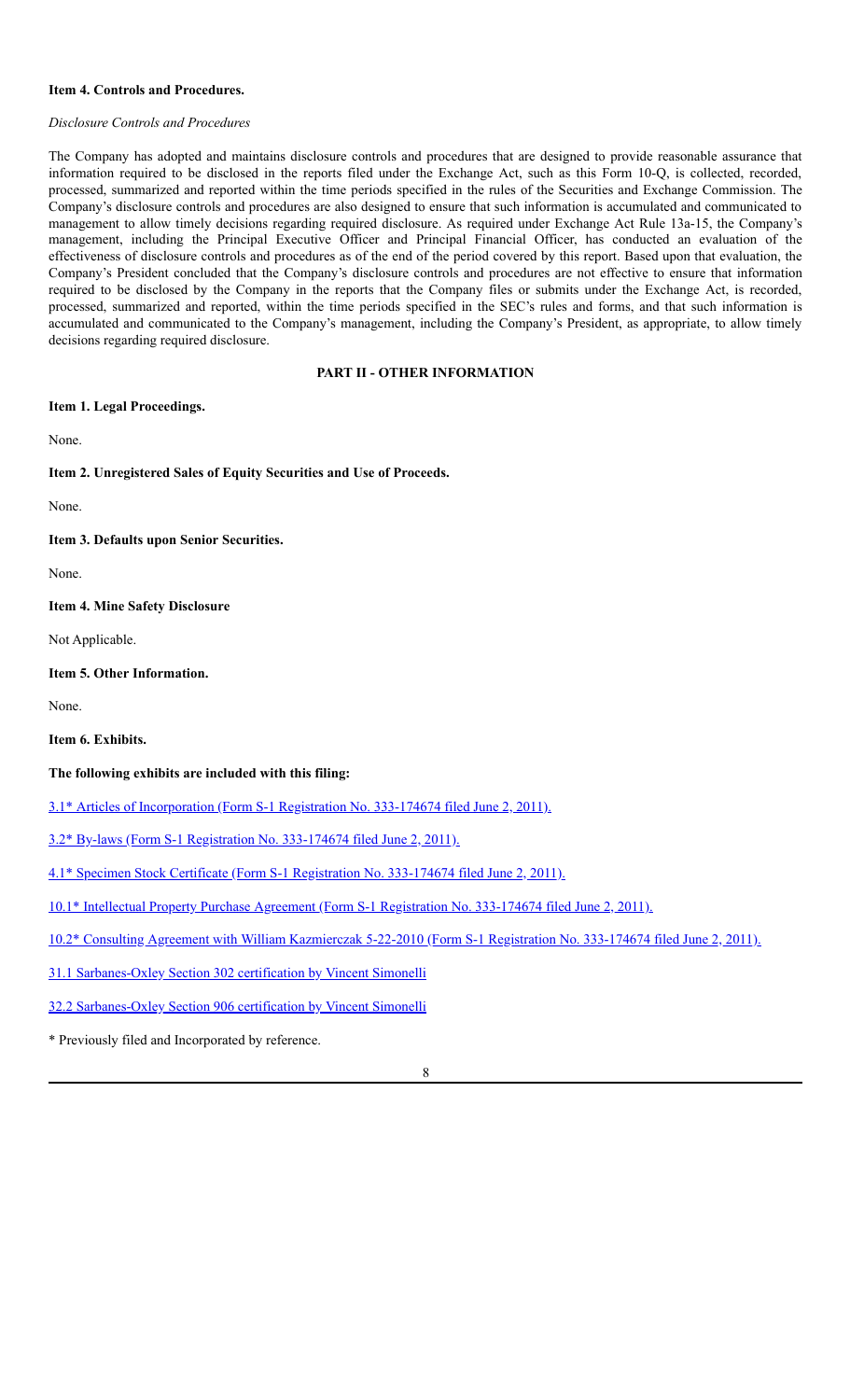# **SIGNATURES**

<span id="page-24-0"></span>Pursuant to the requirements of Section 13(a) or 15(d) of the Securities Exchange Act of 1934, the Registrant has duly caused this report to be signed on behalf by the undersigned; duly authorized.

# Date: January 17, 2020 **Dream Homes & Development Corporation**

By:*/s/ Vincent Simonelli* Vincent Simonelli Chief Executive Officer and Chief Financial Officer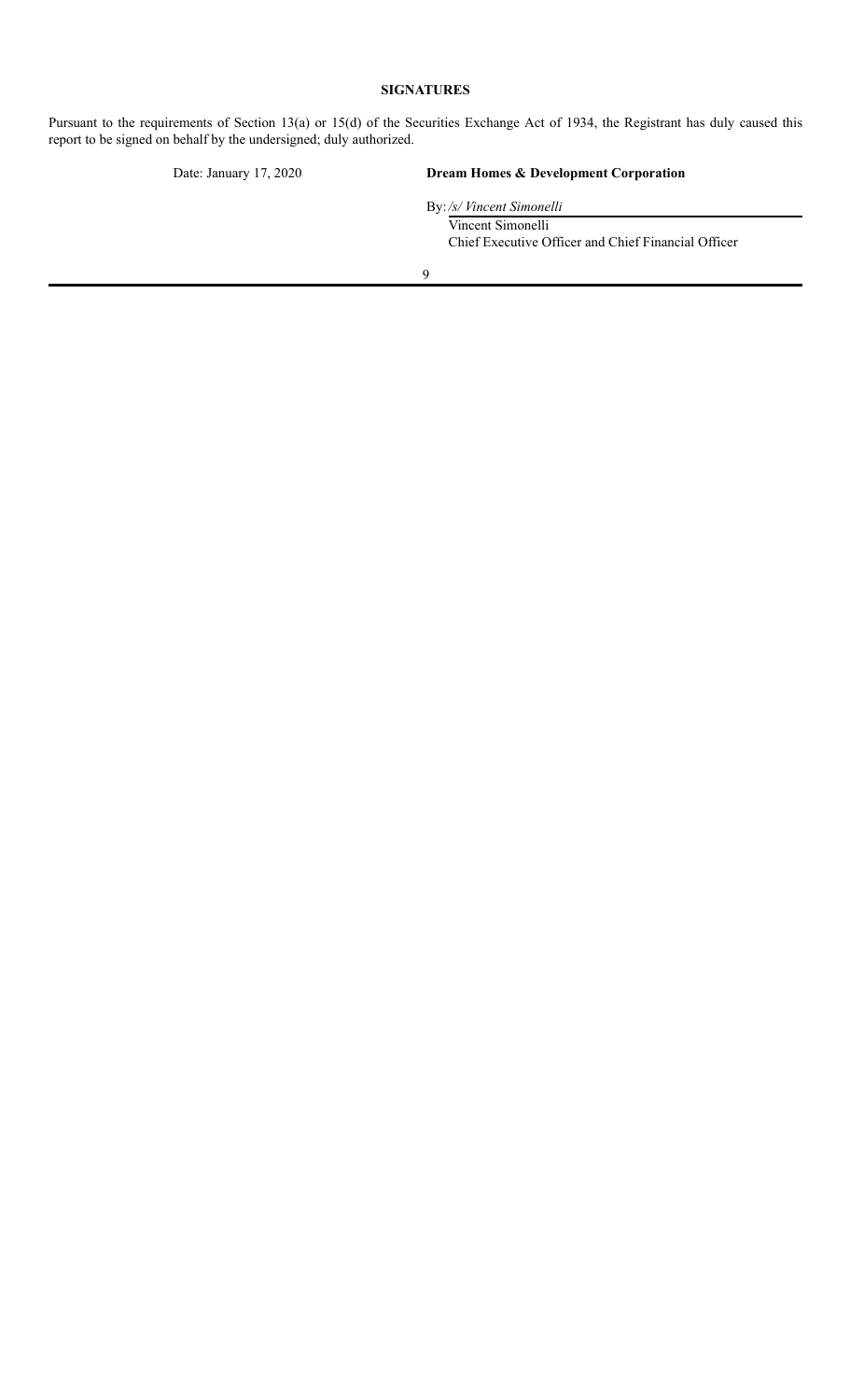# **CERTIFICATIONS**

I, Vincent C. Simonelli, certify that:

1. I have reviewed this quarterly report of Dream Homes & Development Corporation.;

2. Based on my knowledge, this report does not contain any untrue statement of a material fact or omit to state a material fact necessary to make the statements made, in light of the circumstances under which such statements were made, not misleading with respect to the period covered by this report;

3. Based on my knowledge, the financial statements, and other financial information included in this report, fairly present in all material respects the financial condition, results of operations and cash flows of the issuer as of, and for, the periods presented in this report;

4. The issuer's other certifying officer(s) and I are responsible for establishing and maintaining disclosure controls and procedures (as 4efined in Exchange Act Rules 13a-15(e) and 15d-15(e)) and internal control over financial reporting (as defined in Exchange Act Rules 13a-15(f) and 15d-15(f)) for the issuer and have:

(a) Designed such disclosure controls and procedures, or caused such disclosure controls and procedures to be designed under our supervision, to ensure that material information relating to the issuer, including its consolidated subsidiaries, is made known to us by others within those entities, particularly during the period in which this report is being prepared;

(b) Designed such internal control over financial reporting, or caused such internal control over financial reporting to be designed under our supervision, to provide reasonable assurance regarding the reliability of financial reporting and the preparation of financial statements for external purposes in accordance with generally accepted accounting principles;

(c) Evaluated the effectiveness of the issuer's disclosure controls and procedures and presented in this report our conclusions about the effectiveness of the disclosure controls and procedures, as of the end of the period covered by this report based on such evaluation; and

(d) Disclosed in this report any change in the issuer's internal control over financial reporting that occurred during the issuer's most recent fiscal quarter (the issuer's fourth fiscal quarter in the case of an annual report) that has materially affected, or is reasonably likely to materially affect, the issuer's internal control over financial reporting; and

5. The issuer's other certifying officer(s) and I have disclosed, based on our most recent evaluation of internal control over financial reporting, to the issuer's auditors and the audit committee of the issuer's board of directors (or persons performing the equivalent functions):

(a) All significant deficiencies and material weaknesses in the design or operation of internal control over financial reporting which are reasonably likely to adversely affect the issuer's ability to record, process, summarize and report financial information; and

(b) Any fraud, whether or not material, that involves management or other employees who have a significant role in the issuer's internal control over financial reporting.

Date: January 17, 2020

*/s/ Vincent C. Simonelli* CEO and CFO